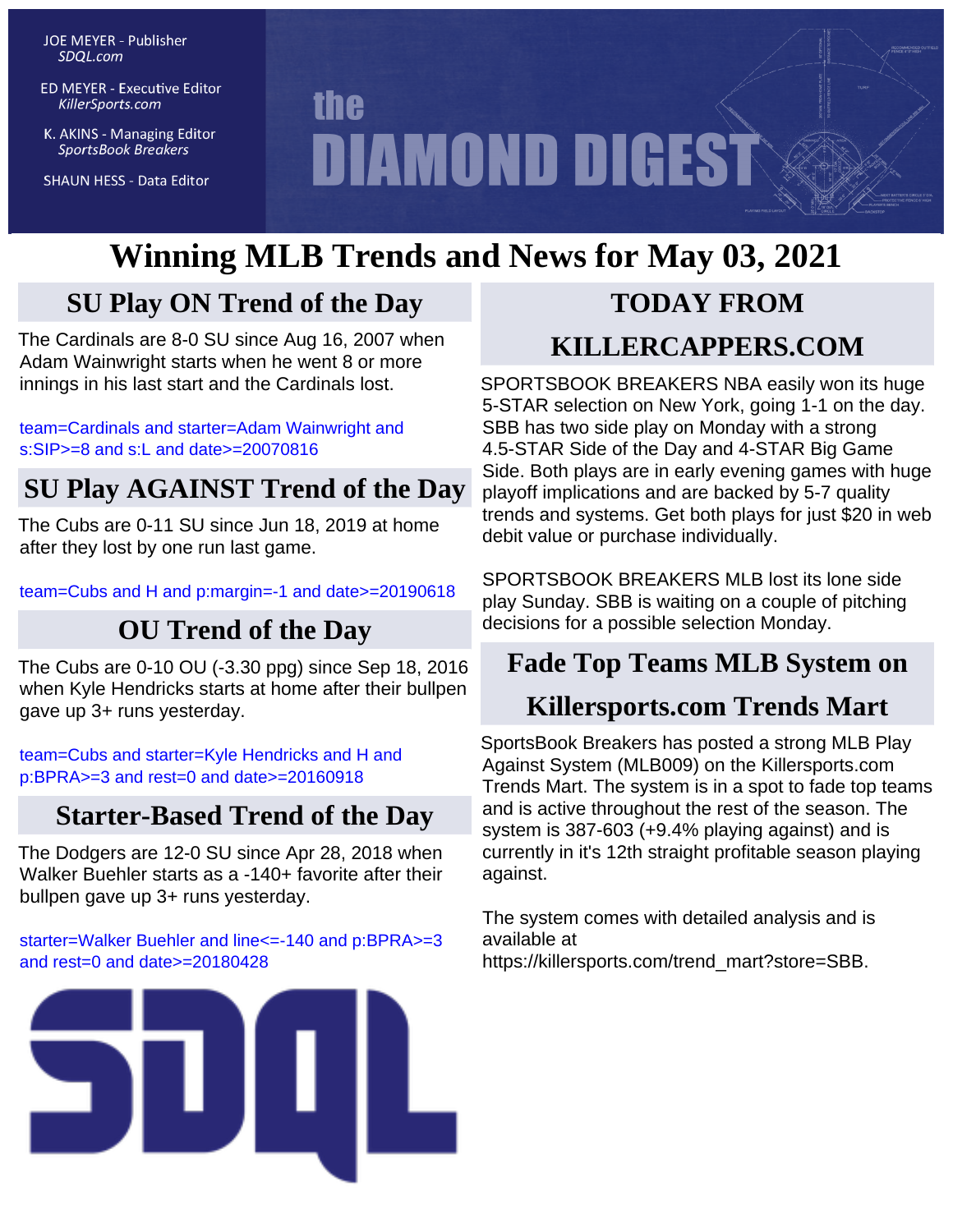| Away<br><b>HOME</b> | <b>ROT</b><br><b>Start Time</b> | Line   | Last 10 | Last 10<br>@H/A | Last 10<br>@F/D | W-L<br><b>Streak</b> | <b>Scheduled Starter:</b><br>(throwing arm) | Team W-L<br>in 2021 | in Career<br>vs Opp |
|---------------------|---------------------------------|--------|---------|-----------------|-----------------|----------------------|---------------------------------------------|---------------------|---------------------|
| <b>Brewers</b>      | 951                             | $+107$ | $6 - 4$ | $5-5$           | $6 - 4$         | $-1$                 | Adrian Houser (R)                           | $3 - 2$             | $0-0$               |
| <b>PHILLIES</b>     | 7:05 PM                         | $-110$ | $4-6$   | $3 - 7$         | $4 - 6$         | $-2$                 | Vince Velasquez (R)                         | $1 - 1$             | $1 - 1$             |
| Dodgers             | 953                             | $-200$ | $3 - 7$ | $5-5$           | $3 - 7$         | 1                    | Walker Buehler (R)                          | $3-2$               | $0 - 2$             |
| <b>CUBS</b>         | 7:40 PM                         | $+180$ | $3 - 7$ | $3 - 7$         | $3 - 7$         | $-1$                 | Kyle Hendricks (R)                          | $1 - 4$             | $3-5$               |
| Rangers             | 961                             | $+167$ | $4 - 6$ | $5-5$           | $4 - 6$         | $\overline{2}$       | Dane Dunning (R)                            | $1 - 4$             | $0-0$               |
| <b>TWINS</b>        | 7:40 PM                         | $-180$ | $4 - 6$ | $3 - 7$         | $4 - 6$         | $\mathbf{1}$         | Kenta Maeda (R)                             | $1 - 4$             | $0-0$               |
| Mets                | 955                             | $+115$ | $4 - 6$ | $6 - 4$         | $0-0$           | $\overline{2}$       | Jacob deGrom (R)                            | $2 - 3$             | $5-2$               |
| <b>CARDINALS</b>    | 7:45 PM                         | $-125$ | $8 - 2$ | $6 - 4$         | $7 - 3$         | $\overline{4}$       | Adam Wainwright (R)                         | $1 - 4$             | $6-6$               |
| Indians             | 963                             | $-120$ | $5-5$   | $5-5$           | $9 - 1$         | $\mathbf 1$          | Aaron Civale (R)                            | $4 - 1$             | $0 - 1$             |
| <b>ROYALS</b>       | 8:10 PM                         | $+110$ | $7 - 3$ | $7 - 3$         | $4 - 6$         | $-1$                 | Daniel Lynch (L)                            |                     |                     |
| Giants              | 957                             | $+108$ | $6-4$   | $7 - 3$         | $5-5$           | $\mathbf{1}$         | Aaron Sanchez (R)                           | $1 - 4$             | $0 - 1$             |
| <b>ROCKIES</b>      | 8:40 PM                         | $-118$ | $4 - 6$ | $2 - 8$         | $0-0$           | $-1$                 | German Marquez (R)                          | $3 - 3$             | $5 - 7$             |
| Rays                | 965                             | $-112$ | $4 - 6$ | $4 - 6$         | $6 - 4$         | 1                    | Michael Wacha (R)                           | $2 - 2$             | $0-0$               |
| <b>ANGELS</b>       | 9:38 PM                         | $+102$ | $4 - 6$ | $4 - 6$         | $0-0$           | $-1$                 | Shohei Ohtani (R)                           | $3-0$               | $1 - 0$             |
| <b>Blue Jays</b>    | 967                             | $+110$ | $7 - 3$ | $7 - 3$         | $6 - 4$         | 3                    | Steven Matz (L)                             | $4 - 1$             | $0-0$               |
| <b>ATHLETICS</b>    | 9:40 PM                         | $-120$ | $5-5$   | $7 - 3$         | $7 - 3$         | $\mathbf{1}$         | Sean Manaea (L)                             | $5 - 1$             | $3-1$               |
| Orioles             | 969                             | $+115$ | $5-5$   | $4 - 6$         | $5-5$           | $-1$                 | Dean Kremer (R)                             | $2 - 2$             | $1-0$               |
| <b>MARINERS</b>     | 10:10 PM                        | $-125$ | $4 - 6$ | $5-5$           | $0-0$           | $\mathbf{1}$         | Erik Swanson (R)                            | $0-0$               | $0-0$               |
| Pirates             | 959                             | $+167$ | $4 - 6$ | $4 - 6$         | $5-5$           | $-4$                 | Tyler Anderson (L)                          | $3 - 2$             | $1-0$               |
| <b>PADRES</b>       | 10:10 PM                        | $-180$ | $6 - 4$ | $6 - 4$         | $4 - 6$         | $-1$                 | Miguel Diaz (R)                             | $0-0$               | $0-0$               |

#### **MLB Match Ups for May 03, 2021**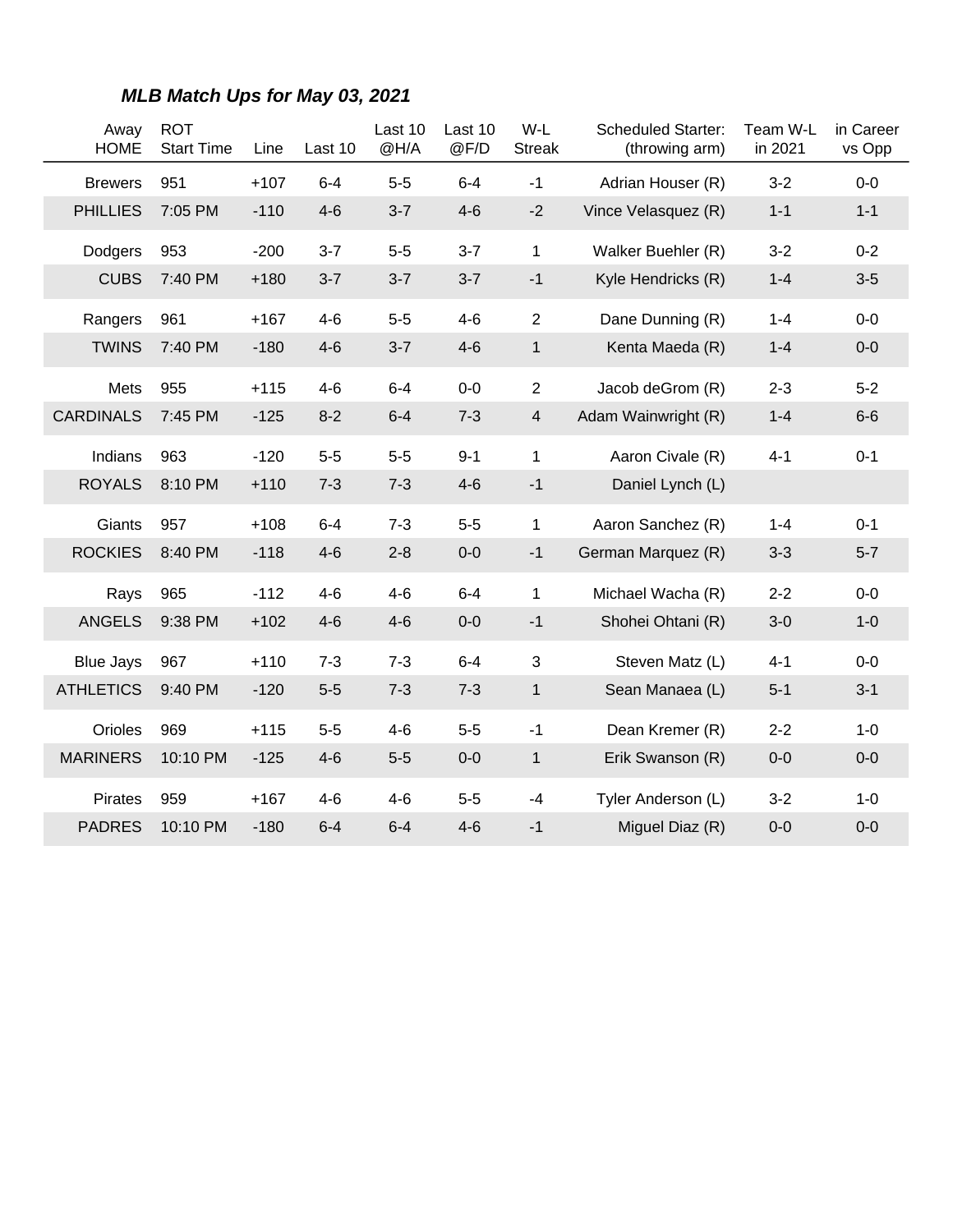#### **Team Comparison Table**

|                  |                 | Record |              | # of Innings          |    |                | One Run        |                | Wire to Wire   |                | Walk Off       |                | Extra Inning   | Runs<4                  | 4 <runs< th=""><th></th><th>Margin in Innings</th><th></th></runs<> |      | Margin in Innings      |      |
|------------------|-----------------|--------|--------------|-----------------------|----|----------------|----------------|----------------|----------------|----------------|----------------|----------------|----------------|-------------------------|---------------------------------------------------------------------|------|------------------------|------|
| Team             | W               |        |              | <b>Led Trail Tied</b> |    | W              | L              | W              | L              | W              | L              | W              | L              | W                       | L                                                                   | 123  | 456                    | 789  |
| Angels           | 13              | 13     | 89           | 97                    | 50 | 3              | 2              | $\overline{7}$ | 8              | $\mathbf{1}$   | $\mathbf{1}$   | $\mathbf{1}$   | $\mathbf{1}$   | $\mathbf 0$             | $\mathbf{1}$                                                        |      | $-0.35 -0.46$ 0.15     |      |
| Astros           | 15              | 13     | 111          | 73                    | 69 | 2              | 4              | 12             | $\overline{7}$ | 1              | 1              | 1              | 0              | 3                       | $\overline{2}$                                                      | 0.75 | $0.04$ 0.32            |      |
| <b>Athletics</b> | 17              | 12     | 92           | 106                   | 61 | 6              | 2              | 10             | 9              | 3              | 0              | 2              | 0              | 6                       | $\mathbf{1}$                                                        |      | $-0.55 - 0.03$ 0.31    |      |
| <b>Blue Jays</b> | 14              | 12     | 101          | 82                    | 50 | 4              | 2              | 9              | 6              | $\overline{2}$ | 1              | 2              | 1              | 3                       | 2                                                                   |      | 0.77 -0.08 0.19        |      |
| <b>Braves</b>    | 12              | 16     | 94           | 92                    | 62 | 5              | 6              | $\overline{7}$ | 9              | $\mathbf{1}$   | 3              | 0              | 4              | $\mathbf{1}$            | 6                                                                   |      | $-0.43 - 0.07$ 0.11    |      |
| <b>Brewers</b>   | 17              | 11     | 114          | 77                    | 65 | 5              | 2              | 10             | 8              | $\overline{2}$ | 0              | 3              | 1              | 3                       | 1                                                                   |      | $0.32 -0.46 0.00$      |      |
| Cardinals        | 16              | 12     | 119          | 92                    | 42 | 2              | 3              | 11             | 9              | $\mathbf{1}$   | $\overline{0}$ | $\mathbf{1}$   | $\mathbf{0}$   | 3                       | 2                                                                   |      | 0.43 0.14 0.07         |      |
| Cubs             | 12              | 16     | 90           | 127                   | 38 | 4              | 3              | $\overline{7}$ | 9              | 1              | 1              | 1              | 2              | 3                       | 3                                                                   |      | $-0.11 - 0.39$ 0.07    |      |
| Diamondbacks     | 15              | 13     |              | 101 110               | 40 | 1              | 4              | 6              | 9              | 0              | $\mathbf{1}$   | 3              | $\mathbf{1}$   | $\mathbf{1}$            | 5                                                                   | 0.29 | $-0.18 - 0.14$         |      |
| Dodgers          | 17              | 12     | 138          | 72                    | 56 | 4              | 7              | 11             | 5              | 0              | 2              | 1              | 4              | 4                       | 4                                                                   | 1.31 | $0.48 - 0.24$          |      |
| Giants           | 17              | 11     | 117          | 71                    | 68 | 6              | 4              | 11             | 3              | 0              | 3              | $\mathbf{1}$   | 3              | $\overline{7}$          | 4                                                                   | 0.54 | $0.50 - 0.04$          |      |
| Indians          | 13              | 13     | 81           | 107                   | 49 | 0              | 4              | 5              | $\overline{7}$ | 1              | 2              | 2              | 1              | 1                       | 1                                                                   |      | $-1.04$ 0.50 0.42      |      |
| <b>Mariners</b>  | 16              | 13     | 82           | 115                   | 60 | $\overline{7}$ | 4              | 8              | 7              | $\overline{2}$ | $\mathbf{1}$   | 3              | $\overline{0}$ | 3                       | 4                                                                   |      | $-0.55 - 0.07$ 0.34    |      |
| <b>Marlins</b>   | 11              | 16     | 72           | 103                   | 72 | $\overline{2}$ | 7              | 5              | 9              | 1              | 3              | 3              | 1              | 2                       | 2                                                                   |      | $-0.48$ 0.26 0.26      |      |
| Mets             | 11              | 11     | 68           | 82                    | 42 | 6              | 4              | $\overline{7}$ | 8              | $\overline{2}$ | $\mathbf{1}$   | 0              | $\mathbf{1}$   | $\overline{2}$          | 0                                                                   |      | $-0.32 -0.68$ 0.50     |      |
| Nationals        | 12              | 12     | 71           | 85                    | 57 | 5              | 2              | 9              | 8              | 3              | 0              | 1              | 0              | 5                       | 5                                                                   |      | $-0.33 - 0.08 - 0.21$  |      |
| Orioles          | 13              | 15     | 90           | 92                    | 67 | 4              | 3              | 8              | 11             | $\overline{2}$ | $\mathbf{1}$   | 2              | 2              | $\overline{2}$          | $\overline{2}$                                                      |      | $0.14 - 0.61$          | 0.11 |
| Padres           | 16              | 13     |              | 105 104               | 55 | 4              | 3              | 8              | $\overline{7}$ | 0              | 0              | 1              | 2              | 5                       | 1                                                                   |      | $-0.03 -0.14$ 0.79     |      |
| Phillies         | 13              | 15     | 99           | 91                    | 61 | 6              | 6              | 8              | 5              | $\overline{2}$ | 3              | $\mathbf{1}$   | $\mathbf{1}$   | 5                       | $\overline{2}$                                                      |      | $0.46 - 0.32 - 0.75$   |      |
| <b>Pirates</b>   | 12              | 15     | 92           | 118                   | 30 | 3              | 1              | 7              | 11             | $\mathbf 0$    | 0              | 1              | 0              | 2                       | 2                                                                   |      | $-0.78 - 0.41 0.19$    |      |
| Rangers          | 13              | 16     | 89           | 117                   | 57 | 2              | 3              | 8              | 11             | $\mathbf{1}$   | $\mathbf{1}$   | 2              | 0              | $\overline{2}$          | $\overline{2}$                                                      |      | $-0.41$ $0.24$ $-0.52$ |      |
| Rays             | 14              | 15     | 100          | 93                    | 71 | 4              | 5              | 8              | $\overline{7}$ | 0              | 2              | 0              | 3              | 3                       | 3                                                                   | 0.00 | $0.07 - 0.24$          |      |
| <b>Red Sox</b>   | 17              | 12     | 112          | 93                    | 51 | 5              | $\overline{2}$ | 5              | 9              | $\mathbf 1$    | 1              | $\overline{2}$ | $\mathbf{1}$   | 3                       | $\mathbf{1}$                                                        | 0.00 | $0.76 - 0.03$          |      |
| Reds             |                 | 13 14  |              | 99 105 44             |    | 4              | 4              | 6              | 8              | $\overline{2}$ | $\mathbf 0$    | 4              | 2              | $\overline{\mathbf{c}}$ | 4                                                                   |      | $0.33$ $0.81$ $-0.81$  |      |
| <b>Rockies</b>   |                 | 10 18  |              | 85 123                | 42 | $\mathbf{1}$   | 4              | $\overline{4}$ | $9\,$          | $\mathbf{1}$   | $\mathbf 0$    | 1              | $\mathbf{1}$   | $\pmb{0}$               | 5                                                                   |      | $-0.86$ 0.36 0.11      |      |
| Royals           |                 | 16 10  | 95           | 84                    | 52 | 6              | 1              | 11             | 9              | $\overline{2}$ | $\mathbf 0$    | $\mathbf 1$    | $\mathbf 0$    | 6                       | 1                                                                   |      | $-0.46$ $0.58$ $-0.27$ |      |
| <b>Tigers</b>    |                 | 8 21   |              | 65 138 51             |    | $\overline{2}$ | 5              | $\overline{4}$ | 15             | $\mathbf{1}$   | $\mathbf{1}$   | $\mathbf{1}$   | $\mathbf{0}$   | $\mathbf{1}$            | $\mathbf{1}$                                                        |      | $-0.62 -1.21 -0.34$    |      |
| Twins            | 10 <sub>1</sub> | 16     | 98           | 74                    | 59 | $\overline{2}$ | 6              | 8              | $\overline{7}$ | $\mathbf{1}$   | 4              | $\mathbf 0$    | 5              | 3                       | 3                                                                   |      | $0.88 - 0.38 - 0.15$   |      |
| <b>White Sox</b> |                 |        | 15 12 123 59 |                       | 55 | 3              | 2              | 12             | 3              | $\overline{2}$ | $\mathbf{1}$   | $\overline{0}$ | $\overline{2}$ | 3                       | $\mathbf 0$                                                         |      | 1.15 0.37 -0.37        |      |
| Yankees          |                 | 14 14  |              | 94 104 58             |    | 1              | 4              | 8              | $\overline{7}$ | $\pmb{0}$      | $\overline{2}$ | $\mathbf 1$    | 3              | $\overline{\mathbf{4}}$ | 1                                                                   |      | $-0.14$ $0.36$ $0.25$  |      |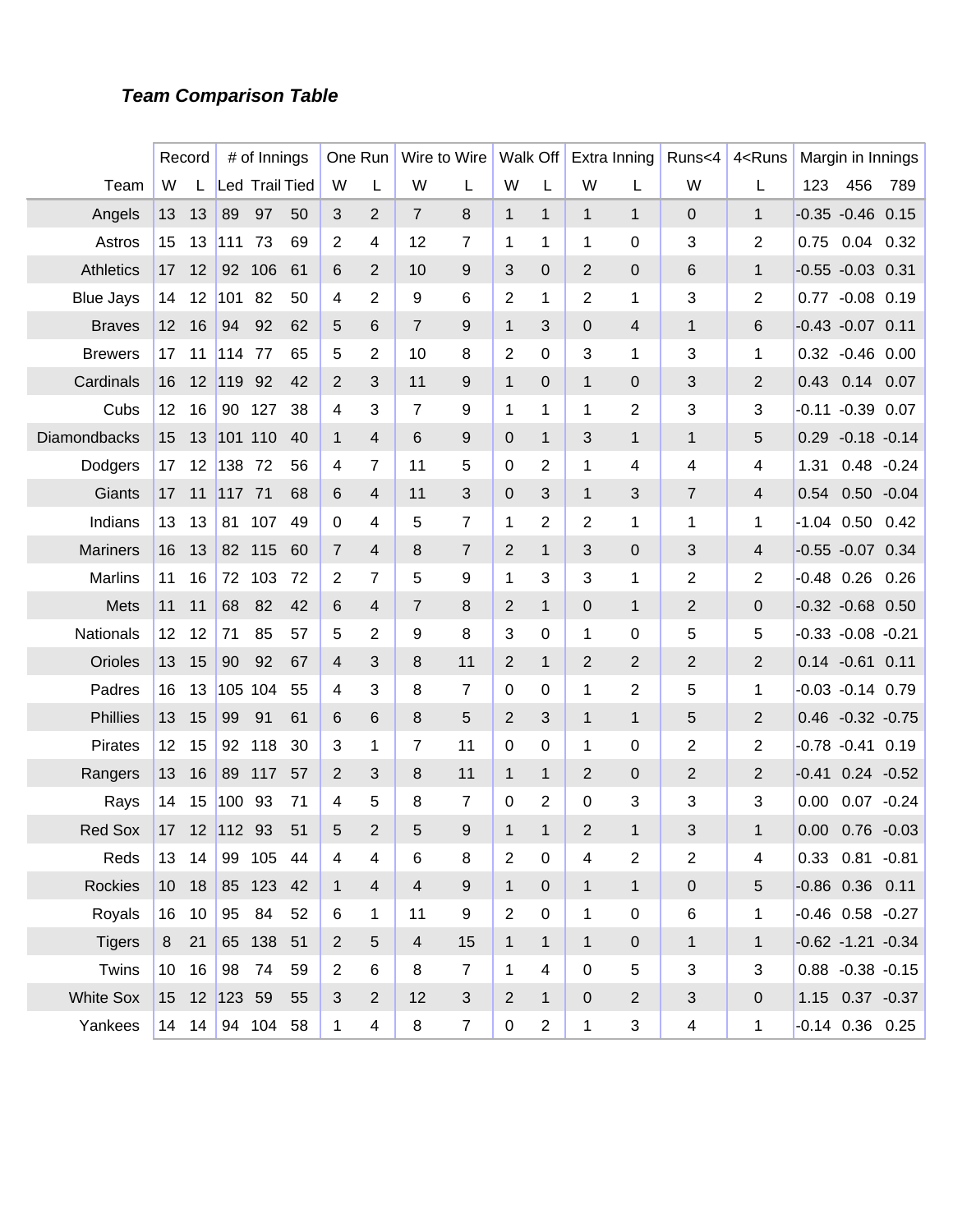# **Team - Opponent Comparison Table**

|                  |                  | Scored<br>in 1st | Wins with<br><b>Fewer Hits</b> |                | <b>Starter</b><br>Innings Pitched |      | Pitchers  | Used      | Quality                    | <b>Starts</b>    |      | <b>Hits</b><br>per Run | Team LOB<br>per Run      |                          |      | Extra<br><b>Base Hits</b> |
|------------------|------------------|------------------|--------------------------------|----------------|-----------------------------------|------|-----------|-----------|----------------------------|------------------|------|------------------------|--------------------------|--------------------------|------|---------------------------|
| Team             |                  | Team Opp         | Team                           | Opp            | Team                              | Opp  |           |           | Team Opp Team Opp Team Opp |                  |      |                        | Team Opp Team Opp        |                          |      |                           |
| Angels           | 9                | 8                | 3                              | 5              | 4.67                              | 4.72 | 4.50      | 4.15      | 8                          | 8                | 1.89 | 1.55                   |                          |                          |      | 2.88 2.65                 |
| Astros           | $\overline{7}$   | 5                | $\overline{2}$                 | $\mathbf{3}$   | 5.18                              | 5.38 | 3.96      | 4.29      | 9                          | 13               | 1.75 | 1.91                   | ÷,                       | $\blacksquare$           | 2.96 | 2.54                      |
| <b>Athletics</b> | $\overline{7}$   | $\overline{7}$   | 9                              | $\mathbf 0$    | 5.30                              | 5.19 | 4.36      | 4.14      | 13                         | 10               | 1.66 | 2.00                   |                          | $\overline{\phantom{0}}$ | 2.71 | 2.96                      |
| <b>Blue Jays</b> | 8                | 5                | 1                              | 4              | 4.35                              | 4.55 | 4.81      | 4.15      | $\overline{7}$             | 6                | 1.71 | 2.08                   | $\blacksquare$           | $\overline{\phantom{a}}$ | 2.35 | 2.77                      |
| <b>Braves</b>    | 9                | $\overline{7}$   | $\overline{2}$                 | 3              | 5.01                              | 5.07 | 4.59      | 4.70      | $\overline{7}$             | 9                | 1.66 | 1.62                   | $\overline{\phantom{a}}$ | $\overline{\phantom{0}}$ | 2.74 | 2.93                      |
| <b>Brewers</b>   | $\overline{7}$   | 6                | 2                              | $\overline{2}$ | 5.15                              | 4.95 | 4.43      | 4.61      | 12                         | 11               | 1.77 | 1.75                   | $\blacksquare$           | $\blacksquare$           | 2.11 | 2.50                      |
| Cardinals        | 8                | 8                | 5                              | 2              | 5.33                              | 5.38 | 4.29      | 4.18      | 10                         | 11               | 1.58 | 1.77                   | $\overline{\phantom{m}}$ | $\overline{\phantom{0}}$ | 2.29 | 2.46                      |
| Cubs             | 10               | 11               | $\overline{2}$                 | 1              | 4.59                              | 4.72 | 5.11      | 4.96      | $\overline{7}$             | 6                | 1.57 | 1.66                   | $\blacksquare$           | $\blacksquare$           | 2.74 | 2.81                      |
| Diamondbacks     | 6                | 8                | 4                              | $\mathbf{1}$   | 5.17                              | 4.86 | 4.43      | 4.93      | $\overline{7}$             | 8                | 1.55 | 1.72                   | $\overline{\phantom{a}}$ | $\overline{\phantom{0}}$ | 3.18 | 3.14                      |
| Dodgers          | 8                | 6                | 3                              | 4              | 5.95                              | 4.91 | 4.24      | 4.90      | 19                         | 7                | 1.61 | 2.02                   | $\blacksquare$           | $\overline{\phantom{a}}$ | 2.59 | 1.76                      |
| Giants           | 6                | $\overline{7}$   | 3                              | 2              | 5.90                              | 5.04 | 4.36      | 4.61      | 14                         | $\overline{7}$   | 1.74 | 2.08                   | $\overline{\phantom{a}}$ | $\overline{\phantom{0}}$ | 2.79 | 2.04                      |
| Indians          | 6                | 8                | $\mathbf{1}$                   | $\overline{2}$ | 5.33                              | 5.37 | 4.15      | 4.08      | 12                         | 8                | 1.70 | 1.73                   | $\blacksquare$           | $\overline{\phantom{a}}$ | 2.92 | 2.46                      |
| <b>Mariners</b>  | $\overline{7}$   | $\overline{7}$   | 3                              | $\mathbf{1}$   | 5.00                              | 5.37 | 4.03      | 4.17      | 9                          | 9                | 1.61 | 1.73                   | $\overline{\phantom{a}}$ | $\overline{\phantom{0}}$ |      | 2.62 2.38                 |
| <b>Marlins</b>   | 6                | 6                | 1                              | 5              | 5.06                              | 5.65 | 4.74      | 4.41      | 11                         | 11               | 1.88 | 1.89                   | $\blacksquare$           | $\blacksquare$           | 2.48 | 2.63                      |
| Mets             | 5                | $\overline{4}$   | $\mathbf{1}$                   | 5              | 5.52                              | 5.21 | 3.86      | 4.09      | 12                         | $\overline{7}$   | 2.39 | 1.67                   | $\overline{\phantom{m}}$ | $\overline{\phantom{0}}$ | 1.86 | 1.91                      |
| Nationals        | $\overline{7}$   | 6                | 1                              | 4              | 5.22                              | 5.31 | 4.38      | 4.12      | 10                         | 10               | 2.26 | 1.68                   | ٠                        | $\overline{\phantom{a}}$ | 2.42 | 2.46                      |
| Orioles          | $\overline{7}$   | $\overline{7}$   | $\mathbf{3}$                   | $\overline{2}$ | 4.90                              | 5.31 | 4.48      | 4.11      | $\overline{7}$             | 11               | 1.99 | 1.92                   | $\overline{\phantom{a}}$ | $\overline{\phantom{0}}$ | 2.70 | 2.48                      |
| Padres           | 9                | 5                | $\mathbf{1}$                   | 1              | 4.76                              | 5.36 | 4.97      | 4.72      | 8                          | 16               | 1.95 | 1.89                   | ÷,                       | $\blacksquare$           | 2.14 | 2.28                      |
| Phillies         | 8                | $\overline{7}$   | 5                              | 2              | 5.56                              | 5.36 | 4.04      | 4.39      | 10                         | 10               | 1.94 | 1.87                   | $\overline{\phantom{a}}$ | $\overline{\phantom{0}}$ | 2.11 | 2.71                      |
| <b>Pirates</b>   | 8                | 15               | $\mathbf 0$                    | $\overline{2}$ | 4.67                              | 5.16 | 4.59      | 4.15      | 4                          | 11               | 1.96 | 1.60                   | ÷,                       | $\blacksquare$           | 2.52 | 2.85                      |
| Rangers          | 7                | 9                | 4                              | $\overline{2}$ | 4.92                              | 4.87 | 3.90      | 4.41      | 10                         | $\overline{7}$   | 1.93 | 1.95                   | $\overline{\phantom{m}}$ | ٠                        | 2.07 | 3.14                      |
| Rays             | 8                | $\overline{7}$   | 3                              | 3              | 4.74                              | 5.05 | 4.07      | 4.31      | $\overline{7}$             | 11               | 1.82 | 1.76                   | ÷                        | ÷,                       |      | 2.83 2.69                 |
| Red Sox          | 7                | 13               | $\overline{c}$                 | $\mathbf{2}$   | 5.15                              | 4.74 | 4.24 4.14 |           | 6                          | 10               |      | 1.83 1.90              |                          |                          |      | 3.14 2.45                 |
| Reds             | 8                | 9                | $\pmb{0}$                      | 3              | 4.99                              | 5.05 | 4.67      | 4.63      | 5                          | 6                |      | 1.54 1.50              | $\overline{\phantom{a}}$ | $\blacksquare$           |      | 3.44 2.85                 |
| Rockies          | $\boldsymbol{9}$ | $\bf 8$          | $\overline{2}$                 | $\overline{2}$ | 5.19                              | 5.69 |           | 4.43 3.96 | 12                         | $\boldsymbol{9}$ |      | 1.74 1.72              | -                        |                          |      | 2.43 3.07                 |
| Royals           | 5                | $\overline{7}$   | 4                              | 0              | 4.83                              | 4.91 |           | 4.50 4.04 | 8                          | $\overline{7}$   |      | 1.68 1.72              | $\overline{\phantom{a}}$ | $\blacksquare$           |      | 2.69 2.62                 |
| <b>Tigers</b>    | $\sqrt{5}$       | $\bf 8$          | $\overline{2}$                 | $\overline{4}$ | 5.09                              | 5.76 |           | 3.90 3.66 | 11                         | 17               |      | 2.23 1.62              | -                        | -                        |      | 2.10 2.90                 |
| Twins            | 9                | 3                | 1                              | $\overline{2}$ | 5.13                              | 5.13 |           | 4.00 4.00 | $\overline{7}$             | 8                |      | 1.67 1.63              | $\overline{\phantom{a}}$ | $\blacksquare$           |      | 3.19 3.00                 |
| <b>White Sox</b> | 9                | $\overline{4}$   | $\mathfrak{S}$                 | 3              | 5.35                              | 4.42 |           | 3.93 4.19 | $\overline{7}$             | $\,8\,$          |      | 1.70 1.83              | -                        | ٠                        |      | 2.56 2.04                 |
| Yankees          | $\sqrt{3}$       | $\overline{7}$   | $\overline{c}$                 | 3              | 5.05                              | 4.57 |           | 4.00 4.57 | 10                         | $\overline{7}$   |      | 1.85 1.97              | $\blacksquare$           | $\blacksquare$           |      | 2.32 2.36                 |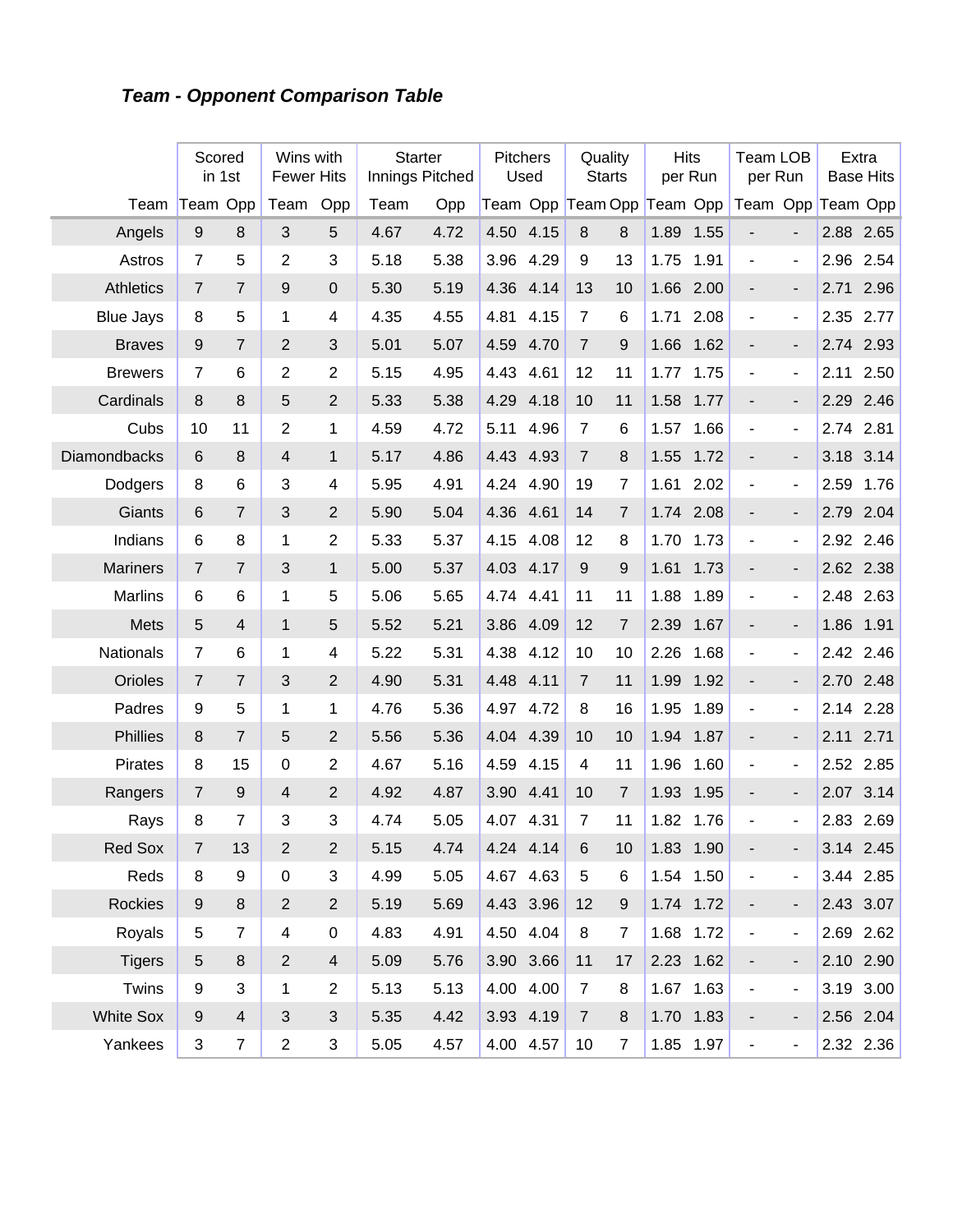#### **Recent Numbers for the Brewers and PHILLIES**

|                                                   |                         | Runs | <b>Hits</b>                            | Walks     | TLOB                                |            |                                  |               |                |                                 |                |                |              |                 |
|---------------------------------------------------|-------------------------|------|----------------------------------------|-----------|-------------------------------------|------------|----------------------------------|---------------|----------------|---------------------------------|----------------|----------------|--------------|-----------------|
|                                                   | W L                     |      |                                        |           | Team Opp Team Opp Team Opp Team Opp | <b>SIP</b> | PU                               |               |                | Line F D OU Marg O U Total @H/A |                |                |              |                 |
| Brewers last 1                                    | 0 <sub>1</sub>          |      | 4.00 16.00 9.00 18.00 1.00 4.00        |           |                                     | 4.00       |                                  | $3.00$ +172 0 | $\overline{1}$ | 11.50                           | $\mathbf 1$    | $\overline{0}$ | 8.50         | $\Omega$        |
| Brewers last 3                                    |                         |      | 2 1 4.33 7.33 8.00 9.33 4.33 4.00      |           |                                     |            | $5.33$ 4.33 + 126 0 2            |               |                | 3.67                            | $\mathbf{2}$   | $\mathbf{1}$   | 8.00         | $\Omega$        |
| Brewers last 7                                    | 4                       |      | 3 3.14 5.86 7.57 8.57                  | 2.29 4.29 |                                     |            | $4.95$   $4.57$   $+102$   2   4 |               |                | 1.21                            | 4              | 2              | 17.79        | $\Omega$        |
| Brewers last 30                                   |                         |      |                                        |           |                                     |            |                                  |               |                |                                 |                |                |              |                 |
| Brewers 2021 17 11 4.04 4.07 7.14 7.11 3.25 3.64  |                         |      |                                        |           |                                     | 5.15       | 4.43                             | $-110$ 13 11  |                | 0.12                            |                |                | $11$ 16 7.98 | 12 <sup>2</sup> |
| vs Phillies                                       |                         |      |                                        |           |                                     |            |                                  |               |                |                                 |                |                |              |                 |
| Phillies last 1                                   | $\Omega$<br>$\mathbf 1$ |      | $\vert$ 7.00 8.00 8.00 17.00 4.00 2.00 |           |                                     | 6.00       | 5.00                             | $-110$ 1      | $\Omega$       | 6.00                            | $\mathbf{1}$   | $\Omega$       | 9.00         | 1               |
| Phillies last 3                                   |                         |      | 1 2 4.33 4.67 6.33 10.33 3.33 2.67     |           |                                     |            | $5.89$ 4.33 + 102 2 1            |               |                | 0.67                            | 2              | $\mathbf{1}$   | 8.33         | 3               |
| Phillies last 7 3 4 3.57 3.86 6.29 8.00 2.43 2.29 |                         |      |                                        |           |                                     |            | $6.10$ 4.14 -104 3 1             |               |                | $-0.64$                         | $\overline{2}$ | 4              | 8.07         | 3               |
| Phillies last 30                                  |                         |      |                                        |           |                                     |            |                                  |               |                |                                 |                |                |              |                 |
| Phillies 2021 13 15 3.86 4.46 7.50 8.36           |                         |      |                                        | 3.07 2.68 |                                     | 5.56       | 4.04                             | $-106$ 13 12  |                | $-0.02$                         |                |                | $14$ 12 8.34 | 15              |
| vs Brewers                                        |                         |      |                                        |           |                                     |            |                                  |               |                |                                 |                |                |              |                 |

## Adrian Houser (R) Starting for the Brewers in 2021

| Starter<br>W L | Team Innings<br>W L             |      |                                |  |               |                | Pitched ERA WHIP Strike Outs Hits Walks | <b>Strikes</b> | per Ball Net Units: @H/A |              |                     | @F/D                                                                                          |
|----------------|---------------------------------|------|--------------------------------|--|---------------|----------------|-----------------------------------------|----------------|--------------------------|--------------|---------------------|-----------------------------------------------------------------------------------------------|
| $2 - 2$        | $3-2$                           | 4.93 | 3.65 1.42                      |  | 3.80          |                | 5.00 2.00                               | 1.54           | +\$130                   |              | $+$ \$275 $+$ \$175 |                                                                                               |
|                |                                 |      |                                |  |               |                |                                         |                |                          |              | Ground Fly Strikes  | Date Site Opponent Final Line Total W/L IP SERA Hits Walks HR SO Balls Balls per Ball Pitches |
| Apr 27 H       |                                 |      |                                |  |               |                | Marlins 5-4 -155 8.5 W 5.67 4.76 5 1    | $1 \quad 7$    | 6                        | 2            | 2.11                | 87                                                                                            |
| Apr 21 A       |                                 |      | Padres 4-2 +175 7.5            |  | 4.67 3.86 5   |                | $\overline{2}$                          | $0\quad 2$     | 8                        | $\Omega$     | 1.52                | 83                                                                                            |
| Apr 16 H       |                                 |      | Pirates 1-6 -145 8.0           |  |               |                | L 4.33 6.23 5 1                         | $1 \quad 3$    | 5                        | $\mathbf{1}$ | 1.28                | 73                                                                                            |
|                | Apr 10 A Cardinals 9-5 -103 8.5 |      |                                |  | W 5.00 0.00 6 |                | $\overline{4}$                          | 0 <sup>3</sup> | 8                        | 1            | 1.53                | 81                                                                                            |
| Apr 04 H       |                                 |      | Twins 2-8 +100 8.5 L 5.00 3.60 |  |               | $\overline{4}$ | $2^{\circ}$                             | $1 \quad 4$    | $\overline{7}$           | $\mathbf{0}$ | 1.33                | 77                                                                                            |

## **..........Vince Velasquez (R) Starting for the Phillies in 2021**

| Starter<br>W L | W L     | Team Innings                    |      |      | Pitched ERA WHIP Strike Outs Hits Walks per Ball Net Units: @H/A @F/D                         |             |      |      | <b>Strikes</b> |                          |                |      |     |
|----------------|---------|---------------------------------|------|------|-----------------------------------------------------------------------------------------------|-------------|------|------|----------------|--------------------------|----------------|------|-----|
| $0-0$          | $1 - 1$ | 4.17                            | 5.40 | 1.56 | 4.50                                                                                          |             | 5.00 | 1.50 | 1.88           | \$0                      |                | \$0  | \$0 |
|                |         |                                 |      |      | Date Site Opponent Final Line Total W/L IP SERA Hits Walks HR SO Balls Balls per Ball Pitches |             |      |      |                | Ground Fly Strikes       |                |      |     |
|                |         | Apr 28 A Cardinals 5-3 -105 8.5 |      |      |                                                                                               | 4.33 6.23 5 |      |      | 2 2 5          | $\overline{\phantom{a}}$ | 2              | 1.96 | 74  |
|                |         | Apr 23 A Rockies 4-5 +108 10.5  |      |      |                                                                                               | 4.00 4.50   | $-5$ |      | 1 2 4          | - 6                      | $\overline{1}$ | 1.79 | 67  |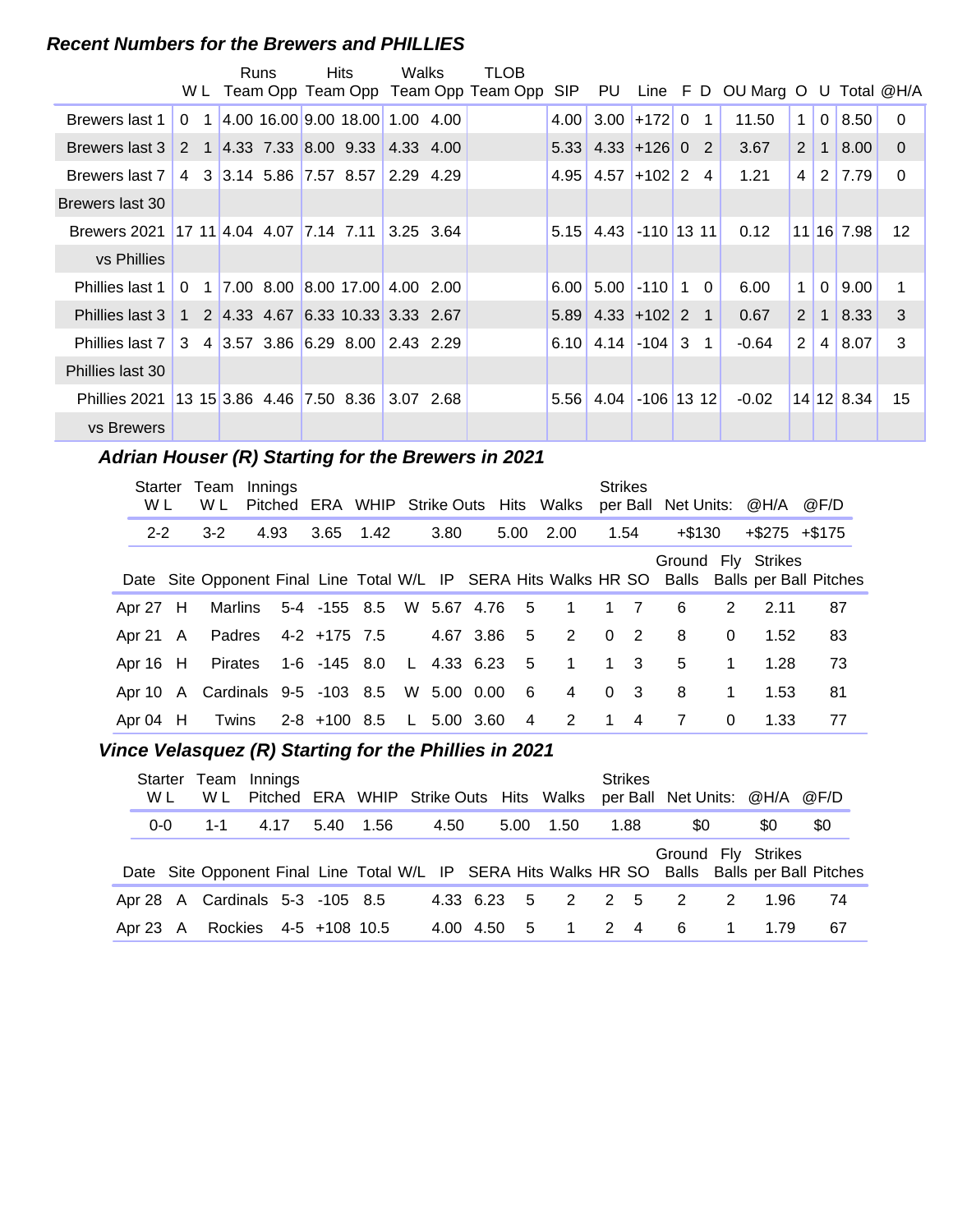#### **Recent Numbers for the Dodgers and CUBS**

|                                                                  | W L                            | Runs                                | Team Opp | <b>Hits</b>                     | Team Opp            | Walks     | TLOB<br>Team Opp Team Opp | SIP               |                                          |                  |                |                 | PU Line F D OU Marg O U Total @H/A |              |              |            |          |
|------------------------------------------------------------------|--------------------------------|-------------------------------------|----------|---------------------------------|---------------------|-----------|---------------------------|-------------------|------------------------------------------|------------------|----------------|-----------------|------------------------------------|--------------|--------------|------------|----------|
|                                                                  |                                |                                     |          |                                 |                     |           |                           |                   |                                          |                  |                |                 |                                    |              |              |            |          |
| Dodgers last 1                                                   | $1\quad 0$                     |                                     |          | 16.00 4.00 18.00 9.00           |                     | 4.00 1.00 |                           | 7.00 <sub>l</sub> | 2.00                                     | $-185$           | $\mathbf 1$    | $\overline{0}$  | 11.50                              | $\mathbf{1}$ | $\mathbf{0}$ | 8.50       |          |
| Dodgers last 3   1   2   7.33   4.33   9.33   8.00   4.00   4.33 |                                |                                     |          |                                 |                     |           |                           |                   | $3.56$ 6.00 -137 2 0                     |                  |                |                 | 3.67                               | 2            | $\mathbf 1$  | 8.00       | 3        |
| Dodgers last 7 2 5 5.57 3.71 7.86 7.29 5.14 3.14                 |                                |                                     |          |                                 |                     |           |                           | 5.29              | 4.71                                     | $-174$ 6 0       |                |                 | 1.57                               | 5            | 2            | 7.71       | 4        |
| Dodgers last 30                                                  |                                |                                     |          |                                 |                     |           |                           |                   |                                          |                  |                |                 |                                    |              |              |            |          |
| Dodgers 2021 17 12 5.10 3.55 8.21 7.17                           |                                |                                     |          |                                 |                     | 4.72 2.76 |                           | 5.95              |                                          | $4.24$ -193 28 0 |                |                 | 0.41                               |              |              | 14 15 8.24 | 16       |
| vs Cubs                                                          |                                |                                     |          |                                 |                     |           |                           |                   |                                          |                  |                |                 |                                    |              |              |            |          |
| Cubs last 1                                                      | $\overline{0}$<br>$\mathbf{1}$ | $12.00$ 13.00 14.00 16.00 3.00 5.00 |          |                                 |                     |           |                           | 2.67              |                                          | $8.00 + 1380$    | $\overline{1}$ |                 | 16.00                              | $\mathbf 1$  | $\Omega$     | 9.00       | $\Omega$ |
| Cubs last 3                                                      | $1\quad2$                      |                                     |          | 7.00 7.67 11.00 10.67 4.00 3.00 |                     |           |                           |                   | $3.33 \mid 6.00 \mid +130 \mid 0 \mid 3$ |                  |                |                 | 5.83                               | 2            | $\mathbf{1}$ | 8.83       | $\Omega$ |
| Cubs last 7                                                      | 2                              | 5 5.29 7.00 8.86 11.00 3.86 3.57    |          |                                 |                     |           |                           |                   | $4.05$ 5.57 +138 0 7                     |                  |                |                 | 3.43                               | 5            | 2            | 8.86       | $\Omega$ |
| Cubs last 30                                                     |                                |                                     |          |                                 |                     |           |                           |                   |                                          |                  |                |                 |                                    |              |              |            |          |
| Cubs 2021                                                        | 1216                           | 4.61                                | 5.11     |                                 | 7.25 8.50 3.74 4.37 |           |                           | 4.59              | 5.11                                     | $-102$ 9         |                | 17 <sup>1</sup> | 1.23                               |              |              | 12 16 8.48 | 15       |
| vs Dodgers                                                       |                                |                                     |          |                                 |                     |           |                           |                   |                                          |                  |                |                 |                                    |              |              |            |          |

## **Walker Buehler (R) Starting for the Dodgers in 2021**

| <b>Starter</b><br>W L | Team<br>W L            | Innings |                       |      |     |           |           |                | Pitched ERA WHIP Strike Outs Hits Walks                          |             | <b>Strikes</b> |           |                | per Ball Net Units: @H/A @F/D |                              |
|-----------------------|------------------------|---------|-----------------------|------|-----|-----------|-----------|----------------|------------------------------------------------------------------|-------------|----------------|-----------|----------------|-------------------------------|------------------------------|
| $1 - 0$               | $3-2$                  | 6.27    | 3.16                  | 0.96 |     | 6.20      |           | 5.60           | 0.40                                                             |             | 2.22           | $-$ \$130 |                | $+$ \$200 $-$ \$130           |                              |
|                       |                        |         |                       |      |     |           |           |                | Date Site Opponent Final Line Total W/L IP SERA Hits Walks HR SO |             |                |           |                | Ground Fly Strikes            | Balls Balls per Ball Pitches |
| Apr $27$ H            | Reds                   |         | 5-6 -260 7.5          |      |     |           | 6.33 7.11 | - 7            |                                                                  | 1           | 10             | 6         | 1              | 2.43                          | 96                           |
| Apr 22 H              |                        |         | Padres 2-3 -170 7.5   |      |     |           | 7.00 2.57 | 4              | $\Omega$                                                         | $\mathbf 1$ | 9              | 4         | 3              | 2.26                          | 101                          |
| Apr 16 A              |                        |         | Padres 11-6 -155 8.0  |      |     |           | 6.00 3.00 | $\overline{7}$ | $\overline{1}$                                                   | $\mathbf 1$ | $\overline{4}$ | 6         | $\overline{4}$ | 2.10                          | 93                           |
| Apr $09$ H            | Nationals 1-0 -290 8.5 |         |                       |      | - W | 6.00 0.00 |           | - 6            | $\mathbf{0}$                                                     | $\Omega$    | $\overline{4}$ | 6         | 5              | 2.75                          | 90                           |
| Apr $03 \text{ A}$    |                        |         | Rockies 6-5 -250 11.5 |      |     |           | 6.00 3.00 | 4              | $\mathbf{0}$                                                     | 1.          | $\overline{4}$ | 7         | 5              | 1.73                          | 90                           |

## **Kyle Hendricks (R) Starting for the Cubs in 2021**

| W L        |   | Starter Team<br>W L | Innings |                                      |      |               |                 | Pitched ERA WHIP Strike Outs Hits Walks |                  | <b>Strikes</b>  |        |              | per Ball Net Units: @H/A @F/D |                                                                                               |
|------------|---|---------------------|---------|--------------------------------------|------|---------------|-----------------|-----------------------------------------|------------------|-----------------|--------|--------------|-------------------------------|-----------------------------------------------------------------------------------------------|
| $1 - 3$    |   | 1-4                 | 4.53    | 7.54                                 | 1.76 | 4.20          | 6.40            | 1.60                                    |                  | 2.06            | -\$445 |              | $-$ \$345 $-$ \$100           |                                                                                               |
|            |   |                     |         |                                      |      |               |                 |                                         |                  |                 |        |              | Ground Fly Strikes            | Date Site Opponent Final Line Total W/L IP SERA Hits Walks HR SO Balls Balls per Ball Pitches |
| Apr 28 A   |   |                     |         | Braves 0-10 +125 9.0 L 3.67 17.18 11 |      |               |                 | $\overline{\mathbf{0}}$                 | $\overline{3}$ 3 |                 | 2      | 4            | 2.55                          | 71                                                                                            |
| Apr $23$ H |   |                     |         | Brewers 15-2 -160 9.0                |      | W 6.00 3.00   | $6\overline{6}$ | $\mathbf{1}$                            |                  | $2 \quad 6$     | 3      | 4            | 3.18                          | 92                                                                                            |
| Apr 18 H   |   |                     |         | Braves 4-13 -130 9.0 L 4.00 15.75 7  |      |               |                 | 3                                       | $\overline{4}$   | $\overline{2}$  | 5      | 3            | 1.24                          | 74                                                                                            |
| Apr 07     | H |                     |         | Brewers 2-4 -105 9.0                 |      | 6.00 0.00     | $\overline{4}$  | $\mathbf{1}$                            | $\overline{0}$   | $6\overline{6}$ | 6      | $\mathbf{1}$ | 2.27                          | 85                                                                                            |
| Apr 01     | H |                     |         | Pirates 3-5 -210 7.0                 |      | $L$ 3.00 9.00 | $\overline{4}$  | 3                                       | $\mathbf 1$      | $\overline{4}$  | 4      | $\Omega$     | 1.52                          | 63                                                                                            |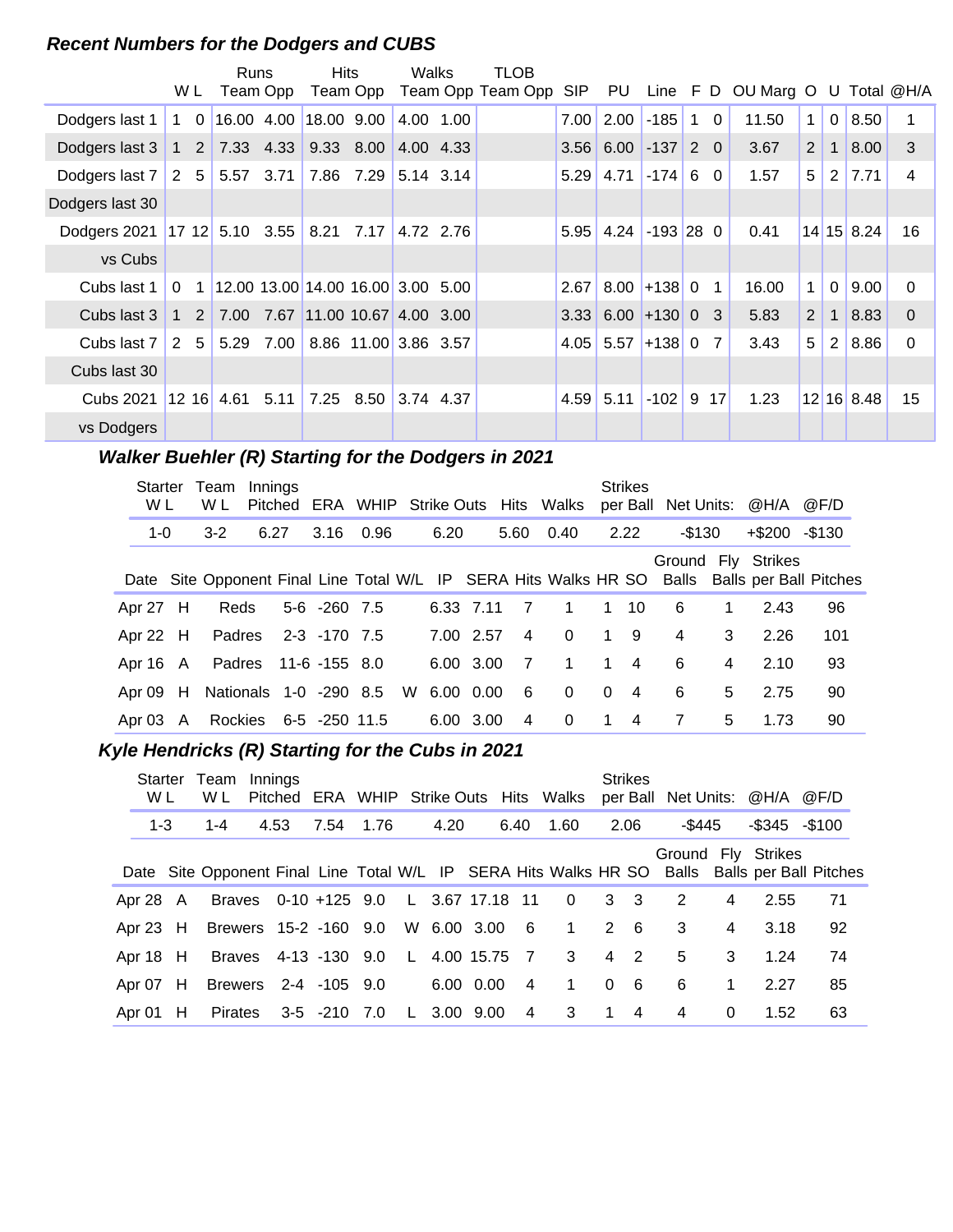#### **Recent Numbers for the Rangers and TWINS**

|                                                          |             |                | Runs | <b>Hits</b>                         | Walks | <b>TLOB</b>                             |            |                     |                   |                |                                 |                |                |            |              |
|----------------------------------------------------------|-------------|----------------|------|-------------------------------------|-------|-----------------------------------------|------------|---------------------|-------------------|----------------|---------------------------------|----------------|----------------|------------|--------------|
|                                                          |             |                |      |                                     |       | W L Team Opp Team Opp Team Opp Team Opp | <b>SIP</b> | PU                  |                   |                | Line F D OU Marg O U Total @H/A |                |                |            |              |
| Rangers last 1                                           | $1\quad 0$  |                |      | $5.00$ 3.00 9.00 9.00 3.00 1.00     |       |                                         | 6.00       | 4.00                | $+110$ 0          | $\mathbf{1}$   | $-1.00$                         | $\Omega$       | 1              | 9.00       | $\Omega$     |
| Rangers last 3                                           | 2 1         |                |      | 4.67 5.00 9.33 9.00 3.00 2.67       |       |                                         | 4.22       |                     | $4.00 + 1420 = 3$ |                | 1.00                            | $\mathbf{1}$   | 2 <sup>2</sup> | 8.67       | $\Omega$     |
| Rangers last 7                                           | 4           | 3              |      | 4.43 4.29 8.29 9.00 2.14 2.43       |       |                                         |            | $4.52$ 3.86 + 134 0 |                   | - 7 I          | 0.00                            | $\overline{2}$ | 5              | 8.71       | $\mathbf{0}$ |
| Rangers last 30                                          |             |                |      |                                     |       |                                         |            |                     |                   |                |                                 |                |                |            |              |
| Rangers 2021   13 16   4.03 4.62   7.79 9.00   2.93 2.62 |             |                |      |                                     |       |                                         | 4.92       | 3.90                | $+145$ 3 26       |                | 0.05                            |                |                | 13 16 8.60 | 13           |
| vs Twins                                                 |             |                |      |                                     |       |                                         |            |                     |                   |                |                                 |                |                |            |              |
| Twins last 1                                             | $\mathbf 1$ | $\overline{0}$ |      | 13.00 4.00 14.00 8.00 2.00 3.00     |       |                                         | 6.00       | 4.00                | $-190$            | 1 0            | 8.50                            | $\mathbf 1$    | $\mathbf 0$    | 8.50       | 1            |
| Twins last 3                                             | 2           | $\overline{1}$ |      | 8.33 5.33 8.67 8.00 5.33 3.00       |       |                                         | 4.78       | 4.00                | $-150$ 3 0        |                | 5.00                            | 3              | $\overline{0}$ | 8.67       | 3            |
| Twins last 7                                             | 3           | $\overline{4}$ |      | $6.29$ 5.14 8.43 8.43 3.14 2.57     |       |                                         | 5.43       | 4.00                | $-141$ 7 0        |                | 2.86                            | 6              | 1              | 8.57       | 4            |
| Twins last 30                                            |             |                |      |                                     |       |                                         |            |                     |                   |                |                                 |                |                |            |              |
| <b>Twins 2021</b>                                        |             |                |      | 10 16 4.88 4.77 8.15 7.77 3.08 2.69 |       |                                         | 5.13       | 4.00                | $-139$ 21         | $\overline{4}$ | 1.60                            |                |                | 15 10 8.06 | 13           |
| vs Rangers                                               |             |                |      |                                     |       |                                         |            |                     |                   |                |                                 |                |                |            |              |

## **Dane Dunning (R) Starting for the Rangers in 2021**

| Starter<br>W L | Team<br>W L                     | Innings |                      |      |               |            |                         | Pitched ERA WHIP Strike Outs Hits Walks |          | <b>Strikes</b> |                |          | per Ball Net Units: @H/A @F/D                                                                                       |    |  |
|----------------|---------------------------------|---------|----------------------|------|---------------|------------|-------------------------|-----------------------------------------|----------|----------------|----------------|----------|---------------------------------------------------------------------------------------------------------------------|----|--|
| $1 - 1$        | $1 - 4$                         | 4.53    | 3.97                 | 1.28 | 4.80          |            | 4.80                    | 1.00                                    |          | 2.00           | $-$ \$320      |          | $-$200 - $185$                                                                                                      |    |  |
|                |                                 |         |                      |      |               |            |                         |                                         |          |                |                |          | Ground Fly Strikes<br>Date Site Opponent Final Line Total W/L IP SERA Hits Walks HR SO Balls Balls per Ball Pitches |    |  |
| Apr 28 H       |                                 |         | Angels 3-4 +120 8.5  |      | L 5.00 7.20 6 |            |                         | $\overline{1}$                          |          | 0 <sub>6</sub> | 4              | 2        | 2.04                                                                                                                | 70 |  |
|                | Apr 23 A White Sox 7-9 +130 8.0 |         |                      |      |               | 2.67 16.88 | -8                      | 2                                       | $\Omega$ | $\overline{2}$ | 5              | $\Omega$ | 1.48                                                                                                                | 62 |  |
| Apr 17 H       |                                 |         | Orioles 1-6 -135 8.5 |      |               | 6.00 0.00  | 5                       | $\Omega$                                |          | 0 <sub>5</sub> | 9              | 5        | 2.41                                                                                                                | 75 |  |
| Apr 12 A       | Rays                            |         | $0-1$ +195 7.0       |      |               | 4.00 0.00  | $\overline{2}$          | 2                                       |          | 0 <sub>5</sub> | $\overline{1}$ | 3        | 1.63                                                                                                                | 71 |  |
|                | Apr 06 H Blue Jays 7-4 +115 9.5 |         |                      |      | W 5.00 1.80   |            | $\overline{\mathbf{3}}$ | $\overline{\mathbf{0}}$                 |          | $1\quad 6$     | 4              | 1        | 2.68                                                                                                                | 70 |  |

## **..........Kenta Maeda (R) Starting for the Twins in 2021**

| W L     |          | Starter Team<br>W L               | Innings<br>Pitched |                            |  |               |      | ERA WHIP Strike Outs Hits Walks |          | <b>Strikes</b> | per Ball Net Units: @H/A @F/D |             |                     |                                                                                               |
|---------|----------|-----------------------------------|--------------------|----------------------------|--|---------------|------|---------------------------------|----------|----------------|-------------------------------|-------------|---------------------|-----------------------------------------------------------------------------------------------|
| $1 - 2$ |          | $1 - 4$                           | 4.67               | 6.56 1.76                  |  | 4.00          | 7.20 | 1.00                            |          | 2.05           | -\$345                        |             | $-$ \$130 $-$ \$140 |                                                                                               |
|         |          |                                   |                    |                            |  |               |      |                                 |          |                | Ground Fly Strikes            |             |                     | Date Site Opponent Final Line Total W/L IP SERA Hits Walks HR SO Balls Balls per Ball Pitches |
|         |          | Apr 27 A Indians                  |                    | 4-7 -110 8.5 L 5.67 7.94 8 |  |               |      | $\overline{\mathbf{0}}$         |          | 3 <sup>3</sup> | 12                            | $\mathbf 1$ | 2.00                | 75                                                                                            |
|         |          | Apr 21 A Athletics 12-13 +100 8.0 |                    |                            |  | 3.00 21.00 8  |      | $\overline{0}$                  |          | $3 \quad 1$    | 4                             | 3           | 2.64                | 51                                                                                            |
|         |          | Apr 14 H Red Sox 2-3 -130 6.0     |                    |                            |  | L 4.33 4.15 7 |      | $2^{\circ}$                     | $\Omega$ | $-5$           | -6                            | 2           | 1.87                | 86                                                                                            |
|         | Apr 07 A |                                   |                    | Tigers 3-2 -175 8.5        |  |               |      | W 6.00 3.00 7 1 1 6             |          |                | $\overline{1}$                | 3           | 2.26                | 75                                                                                            |
|         |          | Apr 01 A Brewers 5-6 -105 8.0     |                    |                            |  | 4.33 2.08     | -6   | 2                               | $\Omega$ | - 5            | 4                             | 2           | 1.84                | 88                                                                                            |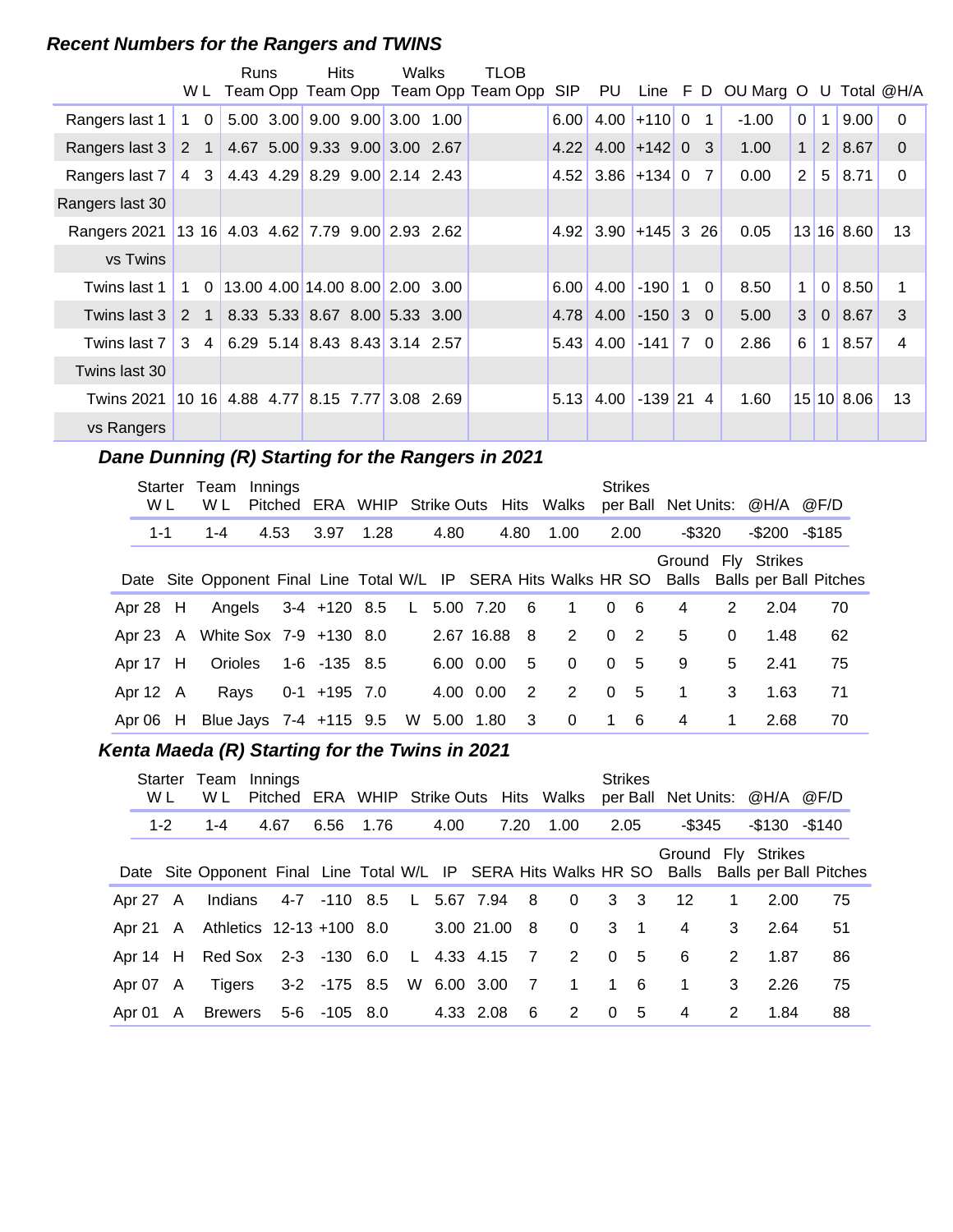#### **Recent Numbers for the Mets and CARDINALS**

|                                                    |   |             | <b>Runs</b>   | <b>Hits</b>                                                                                           | Walks               | <b>TLOB</b>                                 |      |                            |          |    |                                 |                |                |            |                 |
|----------------------------------------------------|---|-------------|---------------|-------------------------------------------------------------------------------------------------------|---------------------|---------------------------------------------|------|----------------------------|----------|----|---------------------------------|----------------|----------------|------------|-----------------|
|                                                    |   |             |               |                                                                                                       |                     | W L Team Opp Team Opp Team Opp Team Opp SIP |      | PU.                        |          |    | Line F D OU Marg O U Total @H/A |                |                |            |                 |
| Mets last 1                                        | 1 | $\Omega$    |               | 8.00 7.00 17.00 8.00 2.00 4.00                                                                        |                     |                                             | 5.00 | 6.00                       | $-100$ 0 | 1  | 6.00                            | 1              | $\mathbf 0$    | 9.00       |                 |
| Mets last 3                                        |   | $2 \quad 1$ |               | $\begin{array}{ c c c c c c c c } \hline 4.67 & 4.33 & 10.33 & 6.33 & 2.67 & 3.33 \hline \end{array}$ |                     |                                             |      | $5.33$ 4.67 -112 1 2       |          |    | 0.67                            | $\overline{2}$ | $\mathbf{1}$   | 8.33       | 3               |
| Mets last 7                                        |   |             |               | $3 \quad 4 \quad 2.86 \quad 3.29 \quad 7.71 \quad 6.14 \quad 2.57 \quad 3.00$                         |                     |                                             |      | $5.57$   4.29   -152   5   |          | -2 | $-1.86$                         | $\overline{2}$ | $\overline{4}$ | 8.00       | 3               |
| Mets last 30                                       |   |             |               |                                                                                                       |                     |                                             |      |                            |          |    |                                 |                |                |            |                 |
| Mets 2021                                          |   |             |               | 11 11 3.23 3.77 7.73 6.32 3.14 2.73                                                                   |                     |                                             |      | $5.52$ 3.86 $-158$ 17 5    |          |    | $-0.86$                         | $\overline{7}$ |                | $12$ 7.86  | 12 <sup>2</sup> |
| vs Cardinals                                       |   |             |               |                                                                                                       |                     |                                             |      |                            |          |    |                                 |                |                |            |                 |
| Cardinals last 1                                   |   |             | 1 0 3.00 0.00 |                                                                                                       | 4.00 5.00 6.00 2.00 |                                             |      | $8.00$   2.00   -140   1 0 |          |    | $-5.00$                         | $\Omega$       | $\mathbf 1$    | 8.00       | $\Omega$        |
| Cardinals last 3 3 0 7.33 2.67 9.67 6.00 3.67 4.33 |   |             |               |                                                                                                       |                     |                                             |      | $6.33$ 4.00 -127 2 1       |          |    | 2.17                            | $\overline{2}$ | $\overline{1}$ | 7.83       | $\Omega$        |
| Cardinals last 7                                   |   |             |               | $5$ 2 5.00 2.86 7.71 6.14 2.71 2.86                                                                   |                     |                                             |      | $6.48$ 3.86 -113 2 2       |          |    | 0.00                            | $\overline{2}$ | 4              | 7.86       | 4               |
| Cardinals last 30                                  |   |             |               |                                                                                                       |                     |                                             |      |                            |          |    |                                 |                |                |            |                 |
| Cardinals 2021                                     |   |             |               | $16$ 12 4.71 4.04 7.46 7.14 3.14 3.86                                                                 |                     |                                             |      | 5.33 4.29 -103 12 12       |          |    | 0.64                            |                |                | 12 14 8.11 | 13              |
| vs Mets                                            |   |             |               |                                                                                                       |                     |                                             |      |                            |          |    |                                 |                |                |            |                 |

## **..........Jacob deGrom (R) Starting for the Mets in 2021**

| Starter<br>W L | Team<br>W L                                 | Innings<br>Pitched |                          |      |             |                         | ERA WHIP Strike Outs Hits Walks |          | <b>Strikes</b> |           |               | per Ball Net Units: @H/A @F/D |                                                                                               |
|----------------|---------------------------------------------|--------------------|--------------------------|------|-------------|-------------------------|---------------------------------|----------|----------------|-----------|---------------|-------------------------------|-----------------------------------------------------------------------------------------------|
| $2 - 2$        | $2 - 3$                                     | 7.00               | 0.51                     | 0.57 | 11.80       | 3.20                    | 0.80                            |          | 2.64           | $-$ \$520 |               | -\$100                        | \$0                                                                                           |
|                |                                             |                    |                          |      |             |                         |                                 |          |                |           |               | Ground Fly Strikes            | Date Site Opponent Final Line Total W/L IP SERA Hits Walks HR SO Balls Balls per Ball Pitches |
|                | Apr 28 H Red Sox 0-1 -250 7.0 L 6.00 1.50   |                    |                          |      |             | $\overline{\mathbf{3}}$ | $\overline{1}$                  | $\Omega$ | 9              | 6         | 2             | 2.44                          | 93                                                                                            |
|                | Apr 23 H Nationals 6-0 -300 7.0 W 9.00 0.00 |                    |                          |      |             | $\overline{2}$          | $\Omega$                        | $\Omega$ | - 15           | 8         | 4             | 3.36                          | 109                                                                                           |
| Apr 17 A       |                                             |                    | Rockies 4-3 -280 7.0     |      | W 6.00 0.00 | $\overline{\mathbf{3}}$ | $\mathbf{1}$                    | 1        | 14             | 1         | $\mathcal{P}$ | 2.09                          | 99                                                                                            |
| Apr $10$ H     | Marlins                                     |                    | 0-3 -270 6.5 L 8.00 1.12 |      |             | - 5                     | $\Omega$                        | 1        | 14             | 4         | 1             | 4.00                          | 95                                                                                            |
| Apr $05$ A     |                                             |                    | Phillies 3-5 -200 7.5    |      | 6.00 0.00   | - 3                     | 2                               | $\Omega$ | $\overline{7}$ | 3         | 2             | 1.85                          | 77                                                                                            |

#### Adam Wainwright (R) Starting for the Cardinals in 2021

| W L        | Starter Team<br>W L                         | Innings |                          |      |      |                |                 |                |                | <b>Strikes</b> |                |   | Pitched ERA WHIP Strike Outs Hits Walks per Ball Net Units: @H/A @F/D |                                                                                               |
|------------|---------------------------------------------|---------|--------------------------|------|------|----------------|-----------------|----------------|----------------|----------------|----------------|---|-----------------------------------------------------------------------|-----------------------------------------------------------------------------------------------|
| $0 - 3$    | $1 - 4$                                     | 5.73    | 4.08                     | 1.26 | 6.40 |                | 6.00            | 1.20           |                | 1.87           | -\$305         |   | $-$105 - $125$                                                        |                                                                                               |
|            |                                             |         |                          |      |      |                |                 |                |                |                |                |   | Ground Fly Strikes                                                    | Date Site Opponent Final Line Total W/L IP SERA Hits Walks HR SO Balls Balls per Ball Pitches |
| Apr 26 H   | Phillies                                    |         | 1-2 -105 8.0 L 9.00 2.00 |      |      |                | $6\overline{6}$ | $\overline{0}$ |                | 2 8            | 9              | 3 | 2.34                                                                  | 107                                                                                           |
|            | Apr 20 A Nationals 2-3 +115 9.0             |         |                          |      |      | 7.00 1.29      | 5               | $\overline{1}$ | $\overline{1}$ | - 10           | $\overline{7}$ | 2 | 1.63                                                                  | 100                                                                                           |
|            | Apr 14 H Nationals 0-6 -125 8.5 L 5.00 5.40 |         |                          |      |      |                | $\overline{7}$  | 2              | $1 \quad 7$    |                | 4              | 2 | 1.93                                                                  | 85                                                                                            |
| Apr $08$ H | Brewers 3-1 +125 7.5                        |         |                          |      |      | 5.00 1.80      | 5               | 2              | $\overline{0}$ | - 6            | 3              | 5 | 1.69                                                                  | 94                                                                                            |
| Apr 03 A   |                                             |         | Reds 6-9 +110 9.0        |      |      | L 2.67 20.25 7 |                 | 1              | 1              | $\blacksquare$ | 2              | 2 | 1.80                                                                  | 56                                                                                            |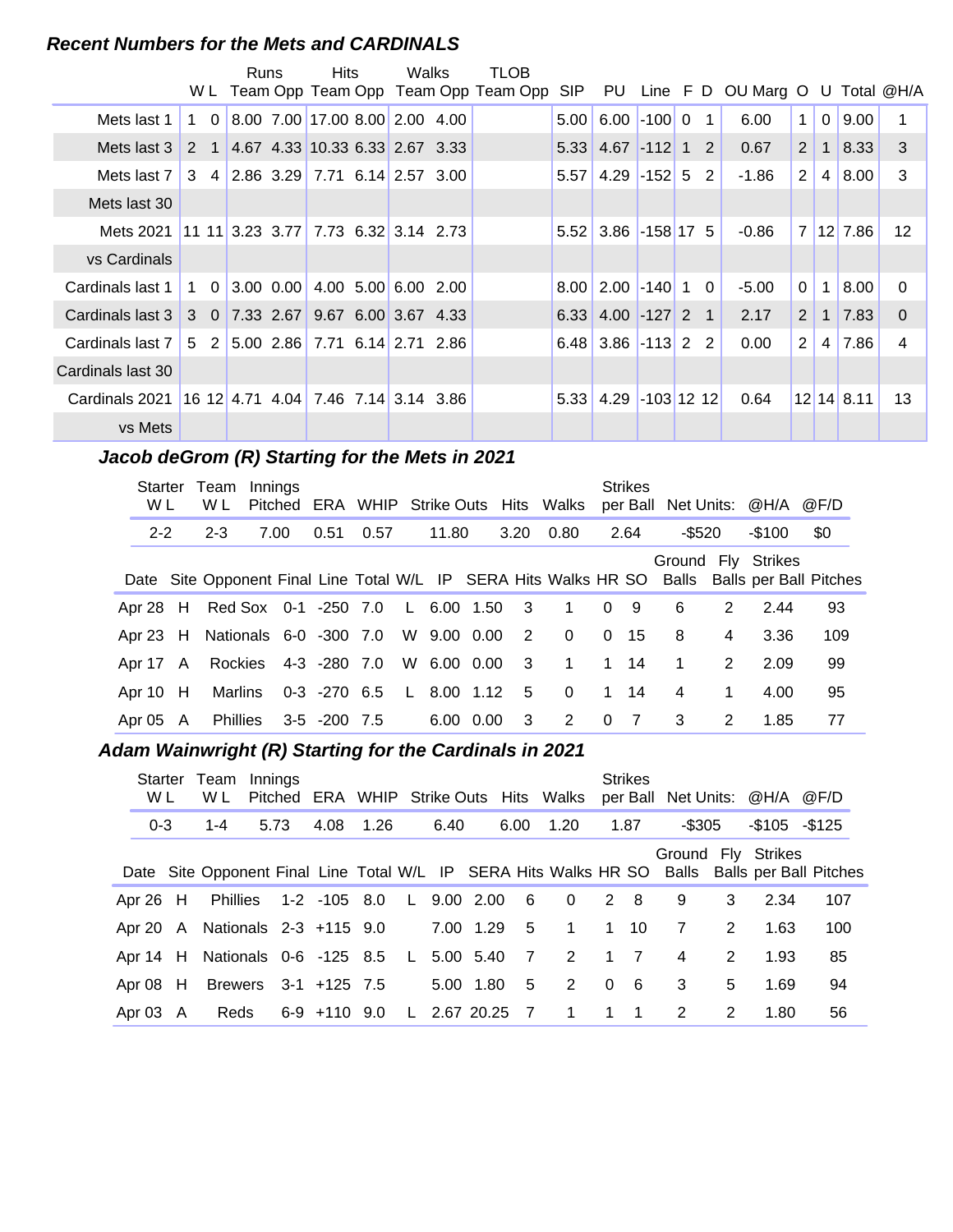#### **Recent Numbers for the Indians and ROYALS**

|                                                                 |                                     | Runs |  | Hits                                                                            | Walks     | TLOB                                    |            |                                |                  |   |                                    |                       |                |               |              |
|-----------------------------------------------------------------|-------------------------------------|------|--|---------------------------------------------------------------------------------|-----------|-----------------------------------------|------------|--------------------------------|------------------|---|------------------------------------|-----------------------|----------------|---------------|--------------|
|                                                                 |                                     |      |  |                                                                                 |           | W L Team Opp Team Opp Team Opp Team Opp | <b>SIP</b> |                                |                  |   | PU Line F D OU Marg O U Total @H/A |                       |                |               |              |
| Indians last 1                                                  | $1\quad 0$                          |      |  |                                                                                 |           |                                         | 5.67       |                                | $4.00$ + 145 0 1 |   | $-2.50$                            | 0                     | $\mathbf{1}$   | 7.50          | 1            |
| Indians last 3                                                  |                                     |      |  | 2 1 4.33 3.33 6.33 5.33 3.00 4.33                                               |           |                                         |            | $4.56$ $4.67$ $+123$ 1 2       |                  |   | 0.17                               | $\mathbf{2}^{\prime}$ | $\mathbf{1}$   | 7.50          | 3            |
| Indians last 7                                                  |                                     |      |  | 5 2 4.86 4.29 7.29 6.86 2.57 3.00                                               |           |                                         |            | $4.90$   $4.29$   $+116$   1 6 |                  |   | 1.14                               | 6                     | $\mathbf{1}$   | 8.00          | 3            |
| Indians last 30                                                 |                                     |      |  |                                                                                 |           |                                         |            |                                |                  |   |                                    |                       |                |               |              |
| Indians 2021                                                    | 13 13 3.96 3.96 6.73 6.85 3.23 3.42 |      |  |                                                                                 |           |                                         | 5.33       |                                | 4.15 -114 12 13  |   | $-0.10$                            |                       |                | 13 13 8.02    | 13           |
| $vs$ Royals                                                     |                                     |      |  | 1 1 2.00 2.50 5.50 5.50 3.50 5.00                                               |           |                                         | 5.67       |                                | $3.50$ -148 2 0  |   | $-3.75$                            | $\Omega$              |                | $2 \mid 8.25$ | $\Omega$     |
| Royals last 1                                                   |                                     |      |  | $0 \quad 1 \quad 4.00 \quad 13.00 \quad 8.00 \quad 14.00 \quad 3.00 \quad 2.00$ |           |                                         | 4.33       |                                | $5.00$ +175 0 1  |   | 8.50                               | 1                     | $\overline{0}$ | 8.50          | $\Omega$     |
| Royals last 3   1   2   5.33   8.33   8.00   8.67   3.00   5.33 |                                     |      |  |                                                                                 |           |                                         |            | $4.44$ 3.67 + 138 0 3          |                  |   | 5.00                               | 3                     | 0              | 8.67          | $\Omega$     |
| Royals last 7   4 3   4.71 5.00   8.14 8.00   3.00 4.29         |                                     |      |  |                                                                                 |           |                                         |            | $5.00$ 3.86 + 110 3 4          |                  |   | 1.57                               | 4 <sup>1</sup>        |                | 3 8.14        | $\mathbf{0}$ |
| Royals last 30                                                  |                                     |      |  |                                                                                 |           |                                         |            |                                |                  |   |                                    |                       |                |               |              |
| Royals 2021                                                     | 16 10 4.62 4.73 7.77 8.12 3.08 3.77 |      |  |                                                                                 |           |                                         | 4.83       | 4.50                           | $-100$ 11 13     |   | 1.08                               |                       |                | $11$ 15 8.27  | 13           |
| vs Indians 1 1 1 2.50 2.00 5.50 5.50                            |                                     |      |  |                                                                                 | 5.00 3.50 |                                         |            | $5.50$ 4.00 + 136 0            |                  | 2 | $-3.75$                            | $\Omega$              |                | $2 \mid 8.25$ | $\Omega$     |

**..........Aaron Civale (R) Starting for the Indians in 2021**

| Starter<br>W L | Team<br>W L                                   | Innings | Pitched ERA WHIP Strike Outs Hits Walks |  |               |  |                |                         | <b>Strikes</b> |                | per Ball Net Units: @H/A |             |                   | @F/D                                                                                          |
|----------------|-----------------------------------------------|---------|-----------------------------------------|--|---------------|--|----------------|-------------------------|----------------|----------------|--------------------------|-------------|-------------------|-----------------------------------------------------------------------------------------------|
| 4-0            | 4-1                                           | 6.73    | 2.94 0.92                               |  | 5.20          |  |                | 4.40 1.80               | 1.64           |                | $+$ \$295                |             | $+\$200$ $+\$300$ |                                                                                               |
|                |                                               |         |                                         |  |               |  |                |                         |                |                | Ground Fly Strikes       |             |                   | Date Site Opponent Final Line Total W/L IP SERA Hits Walks HR SO Balls Balls per Ball Pitches |
| Apr 27 H       | Twins                                         |         | 7-4 +100 8.5 W 7.67 4.70 8              |  |               |  |                | $\Omega$                |                | $1 \quad 4$    | 16                       | $\Omega$    | 2.19              | 99                                                                                            |
|                | Apr 22 H Yankees 3-6 -105 8.0                 |         |                                         |  | 5.33 3.38     |  | $\overline{4}$ | $\overline{4}$          | $\Omega$       | - 6            | 5                        | 3           | 1.32              | 93                                                                                            |
|                | Apr 15 A White Sox 4-2 -130 7.5 W 6.00 1.50 5 |         |                                         |  |               |  |                | 2                       | $\Omega$       | $\overline{4}$ | 7                        | $\mathbf 1$ | 1.48              | 99                                                                                            |
| Apr $10$ H     | Tigers                                        |         | 11-3 -165 9.0                           |  | W 7.67 1.17 3 |  |                | $\overline{\mathbf{0}}$ |                | $1\quad 6$     | 9                        | 3           | 1.65              | 90                                                                                            |
| Apr 04 A       | Tigers                                        |         | 9-3 -130 8.5 W 7.00 3.86 2              |  |               |  |                | $3^{\circ}$             |                | $2 \quad 6$    | $\overline{4}$           | 5           | 1.68              | 91                                                                                            |

**Daniel Lynch (L) Has No Starts for the Royals in 2021**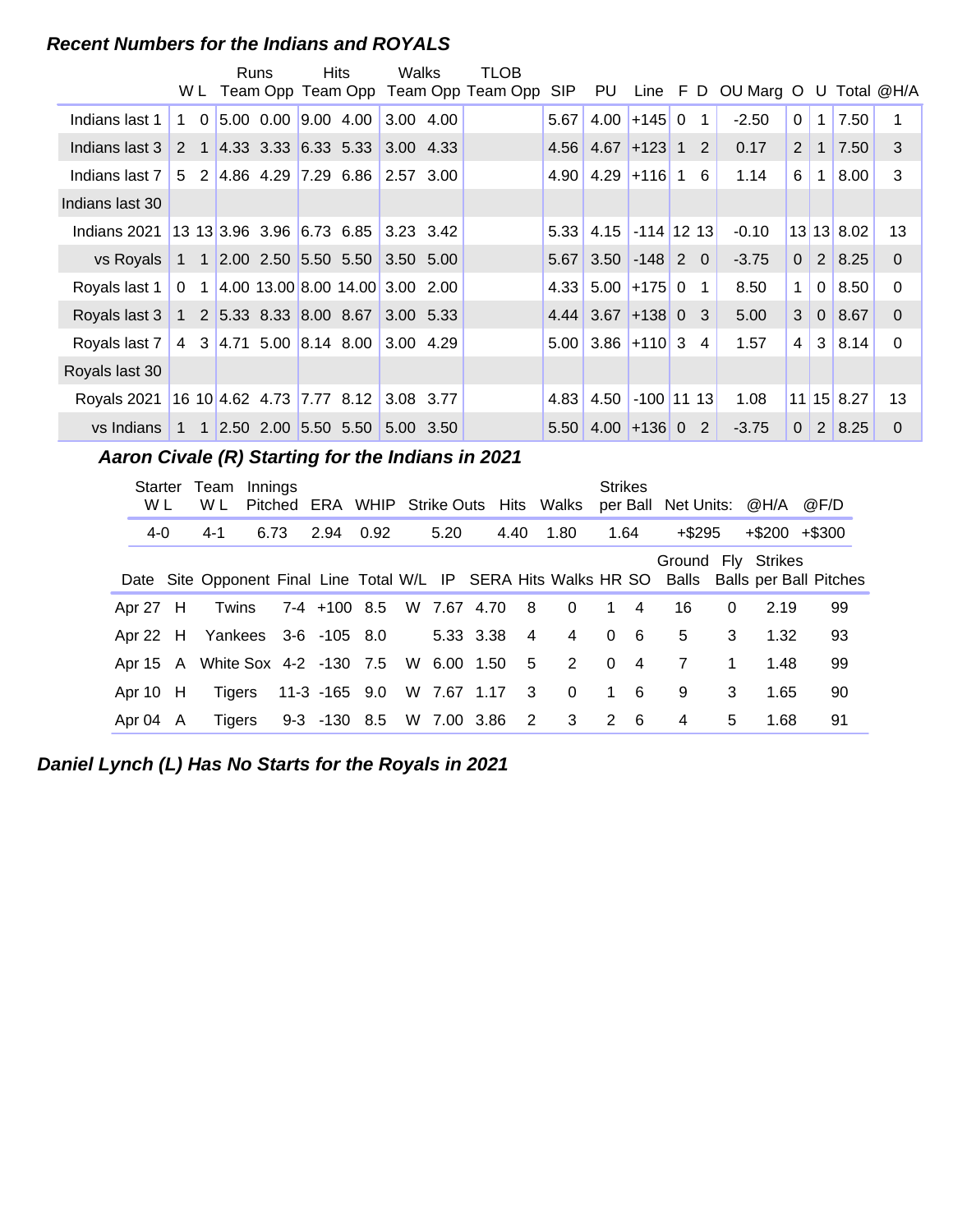#### **Recent Numbers for the Giants and ROCKIES**

|                 |                |          | Runs |              | Hits                                                                          | Walks       | TLOB                       |      |                              |                  |              |                                 |                       |                |               |          |
|-----------------|----------------|----------|------|--------------|-------------------------------------------------------------------------------|-------------|----------------------------|------|------------------------------|------------------|--------------|---------------------------------|-----------------------|----------------|---------------|----------|
|                 |                |          |      | W L Team Opp |                                                                               |             | Team Opp Team Opp Team Opp |      | SIP PU                       |                  |              | Line F D OU Marg O U Total @H/A |                       |                |               |          |
| Giants last 1   | 1              | $\Omega$ |      |              | 7.00 1.00 5.00 8.00                                                           | 7.00 1.00   |                            | 6.00 | 4.00                         | $ +160 0$        | $\mathbf{1}$ | 0.50                            | $\mathbf 1$           | $\Omega$       | 7.50          | 1        |
| Giants last 3   |                |          |      |              | 1 2 3.67 3.33 5.00 7.00                                                       | 5.33 3.33   |                            | 6.00 |                              | $4.00 + 17000$ 3 |              | $-0.33$                         | $\mathbf{2}^{\prime}$ | $\overline{1}$ | 7.33          | 3        |
| Giants last 7   | 4              |          |      |              | 3 5.57 3.29 7.71 6.57                                                         | 5.00 3.57   |                            |      | $6.38 \mid 3.71$             | $-106$ 4         | 3            | 1.36                            | 5                     | 2              | 7.50          | 3        |
| Giants last 30  |                |          |      |              |                                                                               |             |                            |      |                              |                  |              |                                 |                       |                |               |          |
| Giants 2021     |                |          |      |              | $17 \t11 \t4.11 \t3.21 \t7.14 \t6.68$                                         | 3.68 3.04   |                            | 5.90 |                              | 4.36 -106 15 12  |              | $-0.62$                         |                       |                | 12 15 7.95    | 15       |
| vs Rockies      |                |          |      |              | $5 \quad 1 \quad 5.83 \quad 2.33 \quad 8.33 \quad 6.33 \quad 5.67 \quad 3.33$ |             |                            |      | $6.56 \mid 3.67$             | $-15760$         |              | 0.33                            | 3 <sup>1</sup>        |                | $3 \mid 7.83$ | $\Omega$ |
| Rockies last 1  | 0 <sub>1</sub> |          |      |              | 4.00 8.00 12.00 9.00                                                          | $3.00$ 3.00 |                            | 4.67 |                              | $5.00 + 13000$   | 1            | 3.00                            | 1                     | $\Omega$       | 9.00          | $\Omega$ |
| Rockies last 3  |                |          |      |              | 1 2 6.67 7.00 12.67 10.00 3.00 2.33                                           |             |                            |      | $5.56$   4.33 + 135 0        |                  | 3            | 5.00                            | 3                     | 0 <sup>1</sup> | 8.67          | $\Omega$ |
| Rockies last 7  |                |          |      |              | 2 5 4.71 7.14 8.86 10.57 3.57 3.71                                            |             |                            | 4.57 |                              | $4.57$ +143 0    | 7            | 3.71                            | 6                     | 1              | 8.14          | $\Omega$ |
| Rockies last 30 |                |          |      |              |                                                                               |             |                            |      |                              |                  |              |                                 |                       |                |               |          |
| Rockies 2021    |                |          |      |              | $10$ 18 4.75 5.14 8.25 8.82 2.71 4.00                                         |             |                            | 5.19 |                              | $4.43$ +156 4 23 |              | 0.46                            |                       |                | 13 14 9.43    | 15       |
| vs Giants       |                |          |      |              | $1 \quad 5 \quad 2.33 \quad 5.83 \quad 6.33 \quad 8.33 \quad 3.33 \quad 5.67$ |             |                            |      | $4.61$   $4.83$   $+147$   0 |                  | -6           | 0.33                            | 3 <sup>1</sup>        |                | $3 \mid 7.83$ | $\Omega$ |

## **..........Aaron Sanchez (R) Starting for the Giants in 2021**

| Starter<br>W L | Team<br>W L   | Innings |                      |          |             |      |                | Pitched ERA WHIP Strike Outs Hits Walks |          | <b>Strikes</b> |        |             | per Ball Net Units: @H/A @F/D                                                                                       |        |  |
|----------------|---------------|---------|----------------------|----------|-------------|------|----------------|-----------------------------------------|----------|----------------|--------|-------------|---------------------------------------------------------------------------------------------------------------------|--------|--|
| $1 - 1$        | $1 - 4$       | 4.87    | 2.22 1.07            |          | 4.00        |      | 3.40           | 1.80                                    |          | 1.52           | -\$375 |             | -\$200                                                                                                              | -\$200 |  |
|                |               |         |                      |          |             |      |                |                                         |          |                |        |             | Ground Fly Strikes<br>Date Site Opponent Final Line Total W/L IP SERA Hits Walks HR SO Balls Balls per Ball Pitches |        |  |
| Apr 27 H       |               |         | Rockies 5-7 -165 8.0 |          | 4.67 3.86   |      | $\overline{1}$ | 5                                       | $\Omega$ | - 6            | 6      | 0           | 1.16                                                                                                                | 82     |  |
| Apr 22 $H$     |               |         | Marlins 3-0 -148 8.5 |          | W 5.00 0.00 |      | 2              | $\Omega$                                | $\Omega$ | $\overline{2}$ | 9      | 3           | 1.91                                                                                                                | 67     |  |
| Apr 17 A       | Marlins       |         | 6-7 +120 8.0         |          | 4.67 1.93   |      | -5             | 3                                       | $\Omega$ | - 5            | 5      | $\mathbf 1$ | 1.28                                                                                                                | 82     |  |
| Apr $12$ H     | Reds          |         | $0-3 -110$ 8.5       | <b>L</b> | 5.00 3.60   |      | 3              | $\mathbf{1}$                            |          | $1 \quad 3$    | 8      | 2           | 1.44                                                                                                                | 66     |  |
| Apr $06$ A     | <b>Padres</b> |         | 1-3 +175 8.0         |          | 5.00        | 1.80 | 6              | $\Omega$                                | $\Omega$ | $\overline{4}$ | 5      | 1           | 2.22                                                                                                                | 74     |  |

## **..........German Marquez (R) Starting for the Rockies in 2021**

|            | Starter<br>W L | Team<br>W L                 | Innings |      |                |      |              |      | Pitched ERA WHIP Strike Outs Hits Walks |                 |   | <b>Strikes</b><br>per Ball |     | Net Units: @H/A                                                                                  |   |        | @F/D  |     |
|------------|----------------|-----------------------------|---------|------|----------------|------|--------------|------|-----------------------------------------|-----------------|---|----------------------------|-----|--------------------------------------------------------------------------------------------------|---|--------|-------|-----|
|            | $1 - 2$        | $3 - 3$                     | 5.44    | 4.13 |                | 1.47 |              | 5.50 | 4.83                                    | 3.17            |   | 1.54                       |     | $+$ \$80                                                                                         |   | +\$280 | -\$15 |     |
|            | Date Site      | Opponent                    |         |      |                |      |              |      |                                         |                 |   |                            |     | Ground Fly Strikes<br>Final Line Total W/L IP SERA Hits Walks HR SO Balls Balls per Ball Pitches |   |        |       |     |
| Apr 28 A   |                | Giants                      |         |      | $3-7$ +138 7.0 |      | $\mathsf{L}$ |      | 4.00 9.00                               | $\overline{4}$  | 3 | $\Omega$                   | -5  | 4                                                                                                | 2 | 1.54   |       | 89  |
| Apr 23 H   |                | <b>Phillies</b>             |         |      | 5-4 -118 10.5  |      |              |      | 6.00 3.00                               | $6\overline{6}$ | 3 | $\Omega$                   | - 8 | 5                                                                                                | 3 | 1.70   |       | 100 |
| Apr 17 H   |                | Mets                        |         |      | $7-2$ +105 8.5 |      |              |      | W 7.00 2.57                             | $\overline{2}$  | 2 | $\Omega$                   | -6  | 10                                                                                               | 4 | 1.56   |       | 87  |
| Apr 11 A   |                | Giants                      |         |      | $0-4$ +115 7.5 |      | L.           |      | 5.67 4.76                               | $6\overline{6}$ | 3 | $2 \overline{7}$           |     | 5                                                                                                | 4 | 1.62   |       | 97  |
| Apr $06$ H |                | Diamondbacks 8-10 -115 11.0 |         |      |                |      |              |      | 6.00 4.50                               | 5               | 2 | $\mathbf 1$                | 5   | 12                                                                                               | 0 | 1.60   | 91    |     |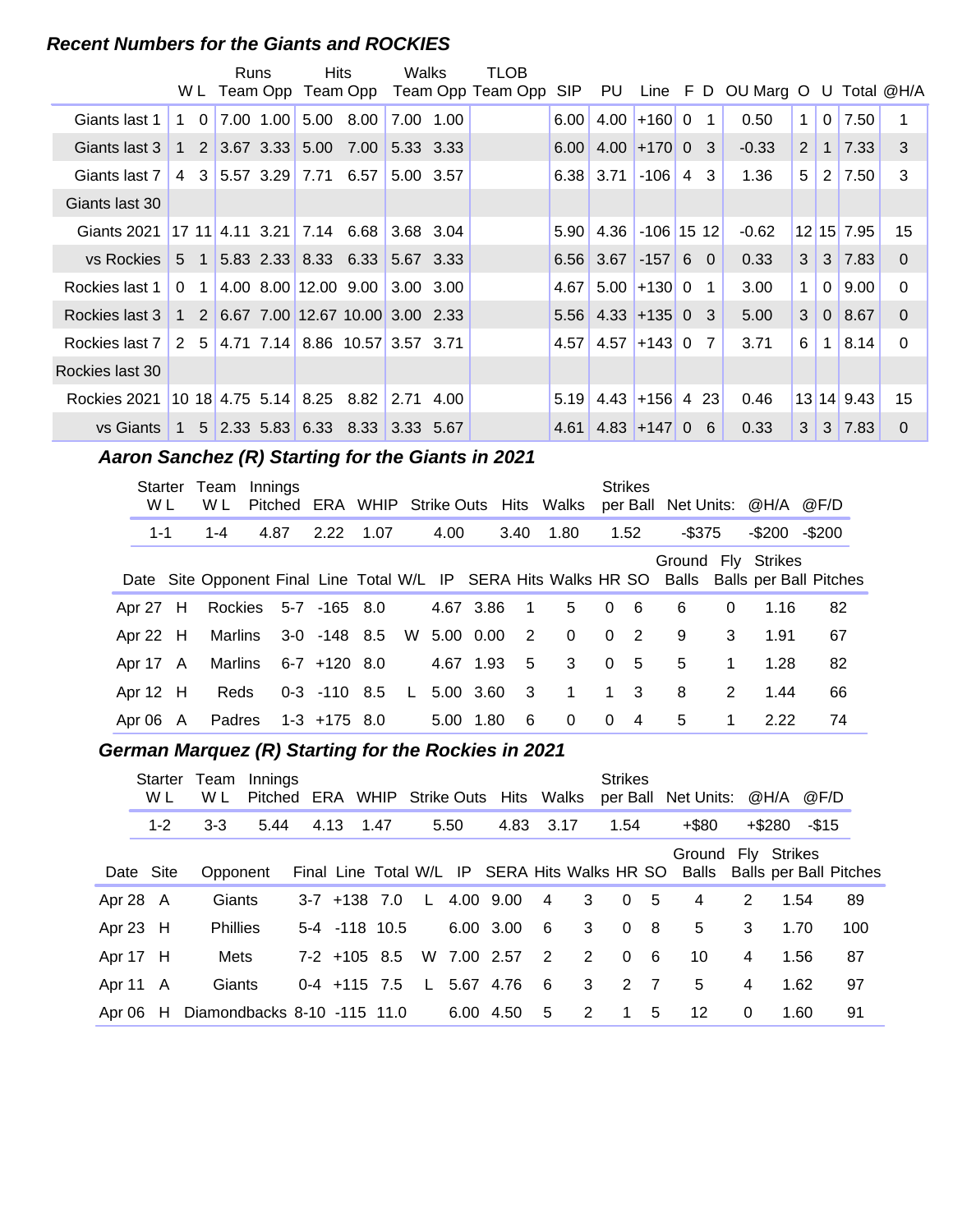#### **Recent Numbers for the Rays and ANGELS**

|                                                                 |                                                                               | Runs | <b>Hits</b> | Walks                           | TLOB                                    |            |                        |              |              |                |                                    |                |                |               |                   |
|-----------------------------------------------------------------|-------------------------------------------------------------------------------|------|-------------|---------------------------------|-----------------------------------------|------------|------------------------|--------------|--------------|----------------|------------------------------------|----------------|----------------|---------------|-------------------|
|                                                                 |                                                                               |      |             |                                 | W L Team Opp Team Opp Team Opp Team Opp | <b>SIP</b> |                        |              |              |                | PU Line F D OU Marg O U Total @H/A |                |                |               |                   |
| Rays last 1                                                     | $1\quad 0$                                                                    |      |             | $5.00$ 4.00 7.00 8.00 2.00 2.00 |                                         |            | $3.00$ 6.00 + 117 0 1  |              |              |                | 1.00                               | $\mathbf{1}$   | 0 <sup>1</sup> | 8.00          | $\Omega$          |
| Rays last 3                                                     |                                                                               |      |             |                                 |                                         |            | $5.00$ 4.00 + 114 0 3  |              |              |                | 0.00                               | 2 <sup>1</sup> | 1 <sup>1</sup> | 8.00          | $\Omega$          |
| Rays last 7                                                     | $3 \quad 4 \quad 2.43 \quad 3.43 \quad 6.71 \quad 7.43 \quad 2.86 \quad 2.57$ |      |             |                                 |                                         |            | $5.29$ 3.86 $-105$ 2 4 |              |              |                | $-2.29$                            | $\overline{2}$ |                | $5 \mid 8.14$ | $\mathbf 0$       |
| Rays last 30                                                    |                                                                               |      |             |                                 |                                         |            |                        |              |              |                |                                    |                |                |               |                   |
| Rays 2021                                                       | $14$ 15 4.10 4.52 7.48 7.97 3.34 2.76                                         |      |             |                                 |                                         |            | $4.74 \,   \, 4.07$    | $-114$ 14 12 |              |                | 0.45                               |                |                | $16$ 13 8.17  | $12 \overline{ }$ |
| vs Angels                                                       |                                                                               |      |             |                                 |                                         |            |                        |              |              |                |                                    |                |                |               |                   |
| Angels last 1                                                   | 0 <sub>1</sub>                                                                |      |             | $0.00$ 2.00 5.00 5.00 3.00 4.00 |                                         |            | $6.00 \,   \, 3.00$    | $-137$       | $\mathbf{1}$ | $\overline{0}$ | $-6.00$                            | $\Omega$       | 1 <sup>1</sup> | 8.00          | $\Omega$          |
| Angels last 3   1   2   4.67   4.67   8.00   7.33   2.33   4.67 |                                                                               |      |             |                                 |                                         |            | $4.89$ 4.33 - 141 3 0  |              |              |                | 1.00                               | 2 <sup>1</sup> | 1 <sup>1</sup> | 8.33          | $\Omega$          |
| Angels last 7   4 3   4.57 4.14   9.14 7.00   2.14 3.14         |                                                                               |      |             |                                 |                                         |            | $4.43 \mid 4.29 \mid$  | $-135$ 6 1   |              |                | 0.21                               | 3              |                | 4 8.50        | $\Omega$          |
| Angels last 30                                                  |                                                                               |      |             |                                 |                                         |            |                        |              |              |                |                                    |                |                |               |                   |
| Angels 2021 13 13 4.81 5.42 9.08 8.38 2.46 3.77                 |                                                                               |      |             |                                 |                                         | 4.67       | 4.50                   | $-123$ 17 8  |              |                | 1.31                               |                |                | 15 11 8.92    | 10                |
| vs Rays                                                         |                                                                               |      |             |                                 |                                         |            |                        |              |              |                |                                    |                |                |               |                   |

## **Michael Wacha (R) Starting for the Rays in 2021**

| Starter<br>W L | Team<br>W L                                | Innings |      |                     |  |           |             |                     |          | <b>Strikes</b> | Pitched ERA WHIP Strike Outs Hits Walks per Ball Net Units: @H/A @F/D |          |       |                                                                                               |
|----------------|--------------------------------------------|---------|------|---------------------|--|-----------|-------------|---------------------|----------|----------------|-----------------------------------------------------------------------|----------|-------|-----------------------------------------------------------------------------------------------|
| $1 - 1$        | $2 - 2$                                    |         | 5.42 | 3.32 1.11           |  | 4.50      |             | 4.75 1.25           |          | 2.28           | +\$25                                                                 |          | -\$75 | $-$10$                                                                                        |
|                |                                            |         |      |                     |  |           |             |                     |          |                | Ground Fly Strikes                                                    |          |       | Date Site Opponent Final Line Total W/L IP SERA Hits Walks HR SO Balls Balls per Ball Pitches |
| Apr 27 H       | Athletics 4-3 -107 8.5                     |         |      |                     |  | 5.00 1.80 | - 5         | $\Omega$            | $\Omega$ | $\overline{2}$ | 5                                                                     | 3        | 3.06  | 69                                                                                            |
| Apr 21 A       |                                            |         |      | Royals 8-9 -105 8.0 |  |           | 5.67 4.76 5 | $1 \quad 2 \quad 1$ |          |                | 6                                                                     | 5        | 2.04  | 76                                                                                            |
|                | Apr 16 A Yankees 8-2 +140 9.5 W 6.00 0.00  |         |      |                     |  |           | $\sim$ 1    | $2 \t 0 \t 9$       |          |                | 2                                                                     | $\Omega$ | 1.82  | 93                                                                                            |
|                | Apr 05 A Red Sox 2-11 -110 9.5 L 5.00 7.20 |         |      |                     |  |           | - 8         | 2                   | $\Omega$ | - 6            | 5                                                                     | 2        | 2.60  | 90                                                                                            |

#### Shohei Ohtani (R) Starting for the Angels in 2021

| Starter<br>W L | Team Innings<br>W L    |      |      |      |           |      |                | Pitched ERA WHIP Strike Outs Hits Walks |                | <b>Strikes</b> |                |          | per Ball Net Units: @H/A @F/D |                                                                                               |
|----------------|------------------------|------|------|------|-----------|------|----------------|-----------------------------------------|----------------|----------------|----------------|----------|-------------------------------|-----------------------------------------------------------------------------------------------|
| $1 - 0$        | $3-0$                  | 4.56 | 3.29 | 1.39 | 7.67      |      | 2.00           | 4.33                                    |                | 1.15           | $+$ \$300      |          | $+$ \$200                     | \$0                                                                                           |
|                |                        |      |      |      |           |      |                |                                         |                |                |                |          | Ground Fly Strikes            |                                                                                               |
|                |                        |      |      |      |           |      |                |                                         |                |                |                |          |                               | Date Site Opponent Final Line Total W/L IP SERA Hits Walks HR SO Balls Balls per Ball Pitches |
| Apr 26 A       | Rangers 9-4 -165 9.0   |      |      |      |           |      |                | W 5.00 7.20 3 2 1 9                     |                |                | - 3            | 2        | 1.27                          | 75                                                                                            |
| Apr 20 H       | Rangers 6-2 -200 8.5   |      |      |      | 4.00 0.00 |      | $\blacksquare$ | 6                                       | 0 <sub>7</sub> |                | $\overline{2}$ | $\Omega$ | 0.86                          | 80                                                                                            |
| Apr 04 H       | White Sox 7-4 -125 9.5 |      |      |      | 4.67      | 1.93 | $\mathcal{P}$  | 5                                       | $\Omega$       | 7              | 6              | $\Omega$ | 1.36                          | 92                                                                                            |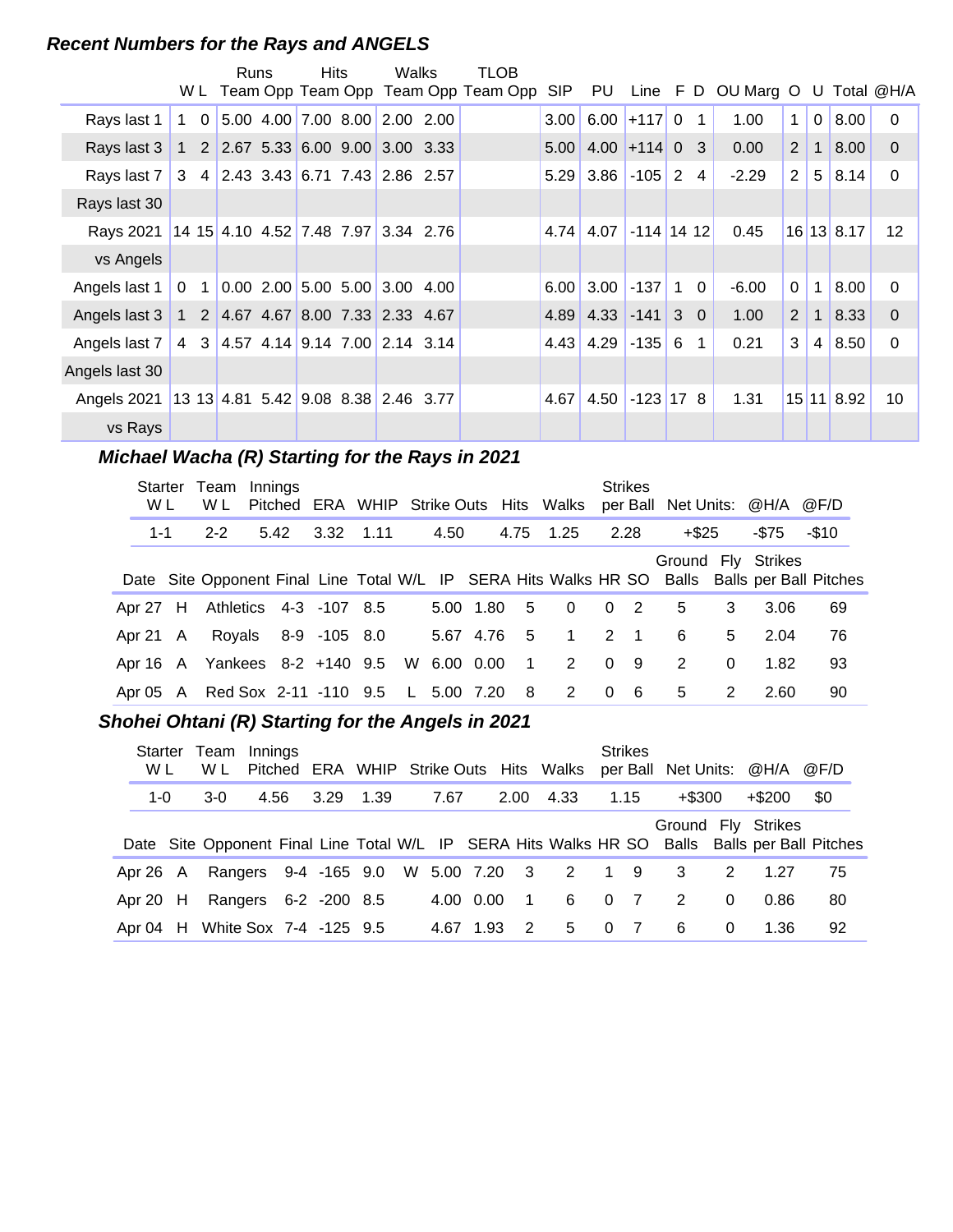#### **Recent Numbers for the Blue Jays and ATHLETICS**

|                                                |            | Runs | <b>Hits</b>                                                                     |      | Walks     |           | TLOB                                    |            |                              |                   |            |              |                      |                       |                |              |                  |
|------------------------------------------------|------------|------|---------------------------------------------------------------------------------|------|-----------|-----------|-----------------------------------------|------------|------------------------------|-------------------|------------|--------------|----------------------|-----------------------|----------------|--------------|------------------|
|                                                |            |      |                                                                                 |      |           |           | W L Team Opp Team Opp Team Opp Team Opp | <b>SIP</b> | PU                           |                   |            |              | Line F D OU Marg O U |                       |                |              | Total @H/A       |
| Blue Jays last 1                               | $1\quad 0$ |      | $7.00$ 2.00 11.00 9.00                                                          |      | 3.00 1.00 |           |                                         | 4.33       |                              | $6.00 + 1150$     |            | $\mathbf{1}$ | $-1.50$              | $\Omega$              | 1 <sup>1</sup> | 10.50        | $\Omega$         |
| Blue Jays last $3 \mid$                        |            |      | $3$ 0 8.67 4.00 11.33 9.67                                                      |      | 5.00 2.00 |           |                                         |            | $4.00 \ 6.00 \ +107 \ 1 \ 2$ |                   |            |              | 2.17                 | $\mathbf{2}^{\prime}$ |                | 1 10.50      | $\Omega$         |
| Blue Jays last 7                               |            |      | $5$ 2 5.86 4.29 9.14 8.57                                                       |      |           | 4.00 2.00 |                                         |            | $3.95$ 5.71                  | $-105$            | $3\quad 4$ |              | 0.79                 | 4                     | 3              | 9.36         | 2                |
| Blue Jays last 30                              |            |      |                                                                                 |      |           |           |                                         |            |                              |                   |            |              |                      |                       |                |              |                  |
| Blue Jays 2021   14 12   4.62 3.73   7.88 7.77 |            |      |                                                                                 |      | 3.23 2.69 |           |                                         | 4.35       | 4.81                         | $ +104 10 15 $    |            |              | $-0.65$              |                       |                | 10 16 9.00   | 15 <sub>15</sub> |
| vs Athletics                                   |            |      |                                                                                 |      |           |           |                                         |            |                              |                   |            |              |                      |                       |                |              |                  |
| Athletics last 1                               |            |      | $1 \quad 0 \quad 7.00 \quad 5.00 \quad 11.00 \quad 10.00 \quad 4.00 \quad 2.00$ |      |           |           |                                         | 5.00       | 5.00                         | $-200$            | $1\quad 0$ |              | 3.50                 | $\mathbf{1}$          | $\mathbf 0$    | 8.50         | 1                |
| Athletics last 3                               |            |      | $1 \quad 2 \quad 4.33 \quad 5.33 \quad 8.00 \quad 9.33 \quad 4.00 \quad 2.67$   |      |           |           |                                         | 4.67       | 4.67                         | $-167$            | $3\quad0$  |              | 1.67                 | $\overline{2}$        | $\mathbf{1}$   | 8.00         | 3                |
| Athletics last 7                               |            |      | 3 4 3.00 3.57 7.00 8.14 2.86 2.71                                               |      |           |           |                                         | 5.29       |                              | $4.00$ -124 4     |            | 2            | $-1.57$              | $\overline{2}$        | 5              | 8.14         | 3                |
| Athletics last 30                              |            |      |                                                                                 |      |           |           |                                         |            |                              |                   |            |              |                      |                       |                |              |                  |
| Athletics 2021                                 |            |      | $17 \t12 \t4.21 \t4.41 \t7.00$                                                  | 8.83 | 3.54 3.00 |           |                                         | 5.30       |                              | $4.36$ -110 16 11 |            |              | 0.22                 |                       |                | $14$ 15 8.40 | 17               |
| vs Blue Jays                                   |            |      |                                                                                 |      |           |           |                                         |            |                              |                   |            |              |                      |                       |                |              |                  |

## Steven Matz (L) Starting for the Blue Jays in 2021

| Starter<br>W L |  | Innings<br>Team<br>W L                |  |                                    |      |  |               |  |      | Pitched ERA WHIP Strike Outs Hits Walks |                | <b>Strikes</b> |           |   | per Ball Net Units: @H/A @F/D                                                                                       |    |
|----------------|--|---------------------------------------|--|------------------------------------|------|--|---------------|--|------|-----------------------------------------|----------------|----------------|-----------|---|---------------------------------------------------------------------------------------------------------------------|----|
| 3-1            |  | 5.40<br>$4 - 1$                       |  | 4.00                               | 1.15 |  | 5.40          |  | 4.40 | 1.80                                    |                | 1.78           | $+$ \$285 |   | $+$ \$350 $+$ \$150                                                                                                 |    |
|                |  |                                       |  |                                    |      |  |               |  |      |                                         |                |                |           |   | Ground Fly Strikes<br>Date Site Opponent Final Line Total W/L IP SERA Hits Walks HR SO Balls Balls per Ball Pitches |    |
| Apr $28$ H     |  | Nationals 2-8 -165 9.5 L 3.67 14.73 8 |  |                                    |      |  |               |  |      | $\overline{1}$                          |                | $1\quad 2$     | 6         | 3 | 2.08                                                                                                                | 80 |
| Apr 23 A       |  | Rays                                  |  | 5-3 +150 7.0                       |      |  | 5.00 5.40 5   |  |      | $\overline{2}$                          |                | $1 \quad 7$    | 3         | 4 | 1.94                                                                                                                | 91 |
| Apr 17 A       |  |                                       |  | Royals 5-1 -120 6.5                |      |  | W 6.00 1.50 2 |  |      | $\overline{2}$                          | $\Omega$       | - 5            | 5         | 3 | 1.41                                                                                                                | 82 |
| Apr $10$ H     |  |                                       |  | Angels 15-1 -120 11.0              |      |  |               |  |      | W 6.00 1.50 5 3                         |                | $1 \quad 4$    | 10        | 2 | 1.50                                                                                                                | 90 |
| Apr 05 A       |  |                                       |  | Rangers 6-2 -155 9.0 W 6.33 1.42 2 |      |  |               |  |      | $\overline{1}$                          | $\overline{0}$ | - 9            | 5         | 3 | 2.14                                                                                                                | 91 |

#### Sean Manaea (L) Starting for the Athletics in 2021

| Starter Team<br>W L |  | Innings<br>Pitched ERA WHIP Strike Outs Hits Walks<br>W L |      |  |                      |                          |      |  |             |                |                | <b>Strikes</b> |                | per Ball Net Units: @H/A |   |                   | @F/D                                                                                          |
|---------------------|--|-----------------------------------------------------------|------|--|----------------------|--------------------------|------|--|-------------|----------------|----------------|----------------|----------------|--------------------------|---|-------------------|-----------------------------------------------------------------------------------------------|
| $3 - 1$             |  | $5-1$                                                     | 5.61 |  | 3.48                 | 1.22                     | 5.50 |  |             | 5.67           | 1.17           | 1.98           |                | +\$442                   |   | $+\$192$ $+\$292$ |                                                                                               |
|                     |  |                                                           |      |  |                      |                          |      |  |             |                |                |                |                | Ground Fly Strikes       |   |                   | Date Site Opponent Final Line Total W/L IP SERA Hits Walks HR SO Balls Balls per Ball Pitches |
| May $02$ H          |  |                                                           |      |  | Orioles 7-5 -200 8.5 |                          |      |  | 5.00 7.20   | $\overline{7}$ | $\Omega$       |                | $1\quad 5$     | 6                        | 3 | 2.14              | 91                                                                                            |
| Apr 26 A            |  | Ravs                                                      |      |  | 2-1 -118 9.0         |                          |      |  | W 5.00 1.80 | $\overline{4}$ | $\overline{2}$ | $\Omega$       | - 6            | $\blacktriangleleft$     | 4 | 1.56              | 100                                                                                           |
| Apr 20 H            |  | Twins                                                     |      |  | 7-0 -115 6.5         |                          |      |  | W 7.00 0.00 | $-6$           | $\overline{1}$ | $\Omega$       | $\overline{7}$ | $\overline{7}$           | 4 | 2.28              | 95                                                                                            |
| Apr 15 H            |  | <b>Tigers</b>                                             |      |  |                      | 8-4 -175 8.5 W 6.00 3.00 |      |  |             | $5^{\circ}$    | $\overline{0}$ |                | $1 \quad 7$    | 2                        | 5 | 2.42              | 82                                                                                            |
| Apr 09 A            |  | Astros                                                    |      |  | 6-2 +150 8.5         |                          |      |  | 6.00 1.50   | - 6            | 1              | 0              | $\overline{4}$ | 8                        | 0 | 1.77              | 97                                                                                            |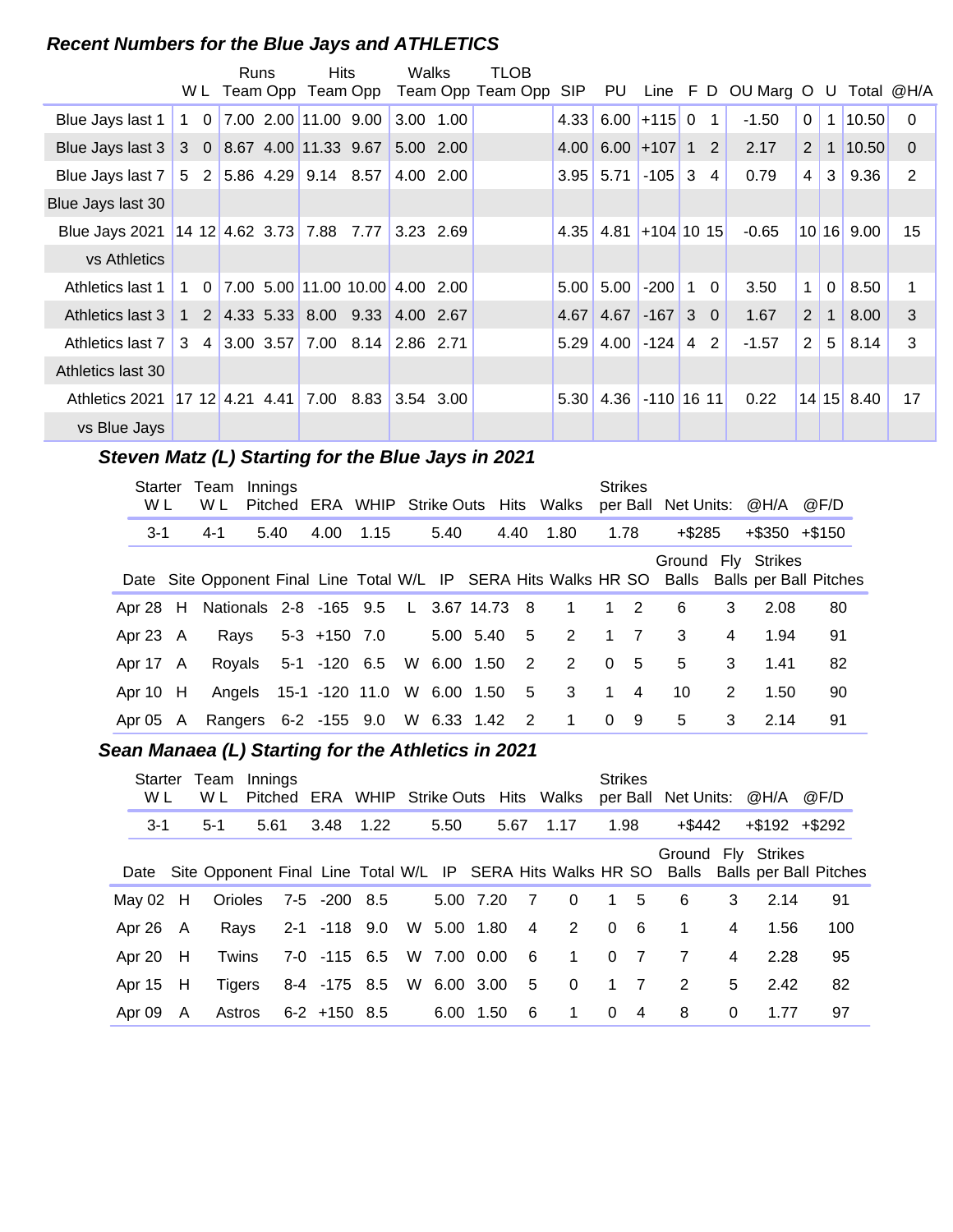#### **Recent Numbers for the Orioles and MARINERS**

| W L                                              |             |             | Runs |  | Hits                                                                          |      | Walks<br>Team Opp Team Opp Team Opp Team Opp |           | TLOB |      |                         |                 |                                    |                       |                |                                |                |
|--------------------------------------------------|-------------|-------------|------|--|-------------------------------------------------------------------------------|------|----------------------------------------------|-----------|------|------|-------------------------|-----------------|------------------------------------|-----------------------|----------------|--------------------------------|----------------|
|                                                  |             |             |      |  |                                                                               |      |                                              |           |      | SIP  |                         |                 | PU Line F D OU Marg O U Total @H/A |                       |                |                                |                |
| Orioles last 1                                   | $\Omega$    | $\mathbf 1$ |      |  | 5.00 7.00 10.00 11.00 2.00 4.00                                               |      |                                              |           |      | 4.67 |                         | $4.00 + 180001$ | 3.50                               | $\mathbf{1}$          |                | 0   8.50                       | 1              |
| Orioles last 3                                   | $2 \quad 1$ |             |      |  | $5.33$ 4.33 9.33 8.00 2.67 4.00                                               |      |                                              |           |      |      | $5.78$ 4.00 + 153 0 3   |                 | 1.67                               | 2                     | $\mathbf{1}$   | 8.00                           | 3              |
| Orioles last 7                                   | 4           |             |      |  | 3 3.57 4.29 7.71 8.57 2.43 4.29                                               |      |                                              |           |      |      | $5.05$   4.29 + 157 0 7 |                 | $-0.79$                            | 2                     |                | 5 8.64                         | 3              |
| Orioles last 30                                  |             |             |      |  |                                                                               |      |                                              |           |      |      |                         |                 |                                    |                       |                |                                |                |
| Orioles 2021 13 15 3.82 4.21 7.61 8.11 2.63 3.37 |             |             |      |  |                                                                               |      |                                              |           |      |      | $4.90$ 4.48 + 140 3 25  |                 | $-0.59$                            |                       |                | 11 17 8.62                     | 14             |
| vs Mariners                                      |             |             |      |  | $1 \quad 3 \quad 3.25 \quad 4.00 \quad 5.00 \quad 6.75 \quad 2.75 \quad 2.25$ |      |                                              |           |      |      | $4.42$ 3.75 $-120$ 3 1  |                 | 0.25                               | 2                     |                | $2 \mid 7.00$                  | $\mathbf{0}$   |
| Mariners last 1                                  |             |             |      |  | $1 \quad 0 \quad 2.00 \quad 0.00 \quad 5.00 \quad 5.00$                       |      |                                              | 4.00 3.00 |      |      | $6.00$ 5.00 + 127 0 1   |                 | $-6.00$                            | 0                     | $\mathbf 1$    | 8.00                           | 1              |
| Mariners last 3                                  |             | $2 \quad 1$ |      |  | 4.67 4.67 7.33 8.00 4.67 2.33                                                 |      |                                              |           |      |      | $4.00$ 5.00 + 131 0 3   |                 | 1.00                               | $\mathbf{2}^{\prime}$ | $\mathbf{1}$   | 8.33                           | 3              |
| Mariners last 7                                  |             |             |      |  | $3 \quad 4 \quad 3.14 \quad 4.00 \quad 6.00$                                  | 7.71 |                                              | 3.00 2.43 |      |      | $5.14$ 4.14 + 151 0 7   |                 | $-1.36$                            | 3                     | $\overline{4}$ | 8.50                           | 3              |
| Mariners last 30                                 |             |             |      |  |                                                                               |      |                                              |           |      |      |                         |                 |                                    |                       |                |                                |                |
| Mariners 2021 16 13 4.10 4.17 6.62 7.21          |             |             |      |  |                                                                               |      | $3.24$ 3.34                                  |           |      |      | $5.00$ 4.03 + 139 2 26  |                 | 0.05                               |                       |                | $15 \,   13 \,   8.22 \rangle$ | 14             |
| vs Orioles                                       | 3           | $\triangle$ |      |  | $ 4.00 \t3.25  6.75 \t5.00   2.25 \t2.75$                                     |      |                                              |           |      |      | $4.75$ 3.25 + 110 1 3   |                 | 0.25                               | $\overline{2}$        |                | $2 \mid 7.00$                  | $\overline{0}$ |

Dean Kremer (R) Starting for the Orioles in 2021

| Starter Team<br>W L |  | W L                                           | Innings |  |           |  |      |             |                |                |          | <b>Strikes</b> |                            |             | Pitched ERA WHIP Strike Outs Hits Walks per Ball Net Units: @H/A @F/D |                                                                                               |
|---------------------|--|-----------------------------------------------|---------|--|-----------|--|------|-------------|----------------|----------------|----------|----------------|----------------------------|-------------|-----------------------------------------------------------------------|-----------------------------------------------------------------------------------------------|
| $0 - 2$             |  | $2 - 2$                                       | 3.75    |  | 8.40 2.00 |  | 4.50 | 6.00        |                | 1.50           | 1.67     |                | +\$25                      |             | +\$25                                                                 | -\$75                                                                                         |
|                     |  |                                               |         |  |           |  |      |             |                |                |          |                |                            |             | Ground Fly Strikes                                                    | Date Site Opponent Final Line Total W/L IP SERA Hits Walks HR SO Balls Balls per Ball Pitches |
|                     |  | Apr 28 H Yankees 0-7 +155 9.5 L 4.33 12.46 10 |         |  |           |  |      |             |                | $\overline{0}$ |          | $2 \quad 4$    | 4                          | 2           | 1.78                                                                  | 89                                                                                            |
|                     |  | Apr 17 A Rangers 6-1 +125 8.5                 |         |  |           |  |      | 4.67 1.93 5 |                | $\mathbf{1}$   | $\Omega$ | - 6            | 4                          | $\mathbf 1$ | 1.72                                                                  | 79                                                                                            |
|                     |  | Apr 13 H Mariners 7-6 -140 7.0                |         |  |           |  |      | 3.00 12.00  | $\overline{4}$ | $\mathbf 1$    |          | $1 \quad 3$    | 4                          | 2           | 1.70                                                                  | 54                                                                                            |
|                     |  | Apr 06 A Yankees 2-7 +260 8.5 L 3.00 9.00     |         |  |           |  |      |             | 5              | $\overline{4}$ |          | 1 5            | $\overline{\phantom{0}}^2$ |             | 1.50                                                                  | 85                                                                                            |

**Erik Swanson (R) Has No Starts for the Mariners in 2021**